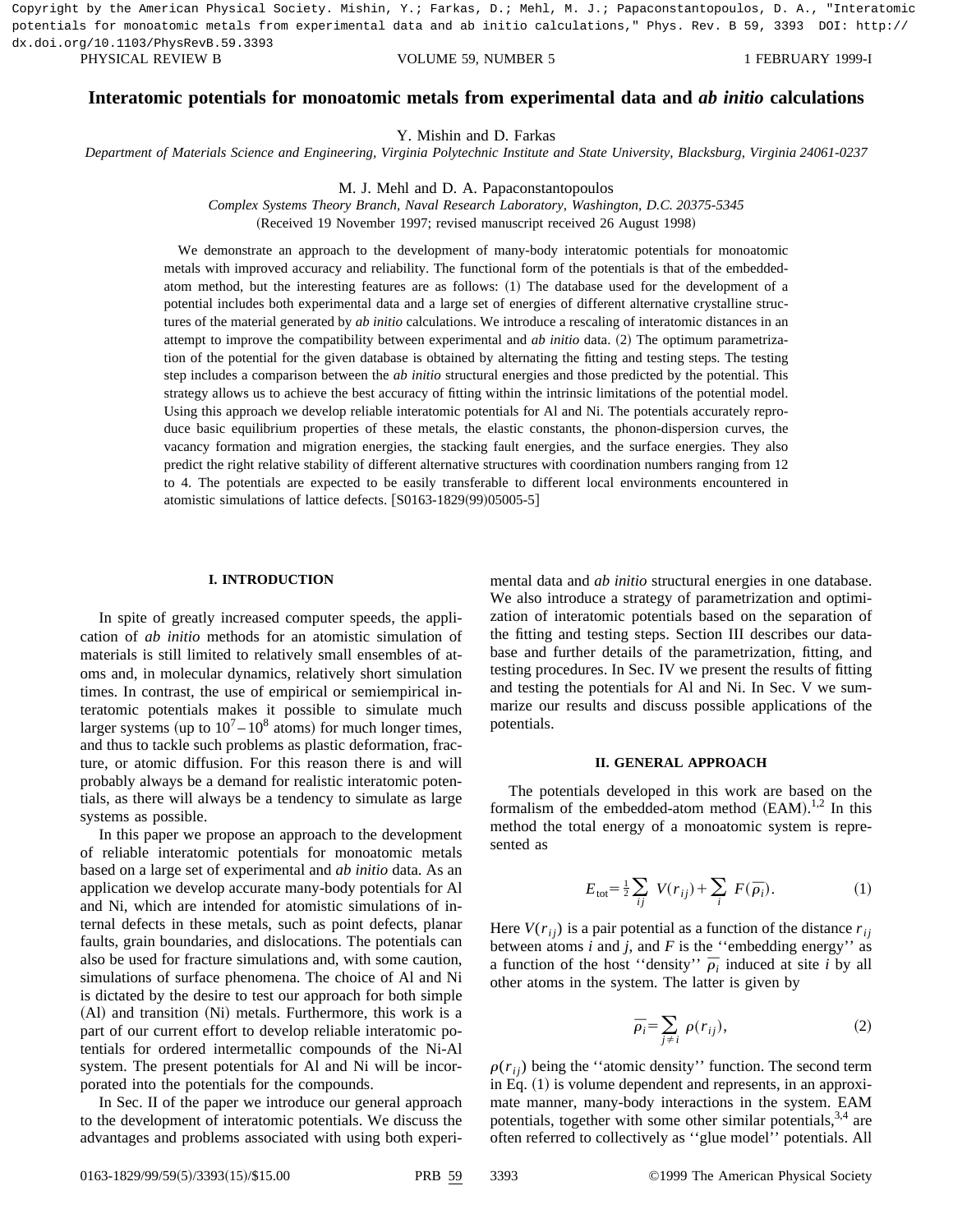glue model potentials share the same general form given by Eqs.  $(1)$  and  $(2)$ , and only differ in the functional forms of  $V(r)$ ,  $\rho(r)$ , and  $F(\bar{\rho})$ . In this work we use very general forms of the potential functions with no reference to their original physical meaning. Thus, while we often use the terminology of the EAM, our potentials could as well be classified as glue model potentials.

Once the general form of the potential is chosen, the important issues become how to choose the database for fitting and how to parametrize and optimize the potential functions. We shall discuss these issues in order.

## **A. Importance of** *ab initio* **data in the development of interatomic potentials**

Empirical potentials for monoatomic metals are typically fitted to the experimental values of the equilibrium lattice parameter  $a_0$ , the cohesive energy  $E_0$ , three elastic constants, and the vacancy formation energy  $E_v^f$ . (For a noncubic material this data set includes additional elastic constants and the equilibrium  $c/a$  ratio.) This basic set of properties is often complemented with planar fault energies, low-index surface energies, phonon frequencies, and/or other data. Unfortunately, reliable experimental information on metal properties that can be directly linked to atomic interactions is very limited. Furthermore, most experimental properties represent the behavior of the material in very small regions of configuration space. For example, the elastic constants and phonon frequencies are determined by small atomic displacements from the equilibrium lattice configuration. In contrast, in atomistic simulations the system is free to explore different atomic configurations that can be quite far away from the regions represented by the experimental data. The question which then arises is the following: How accurately will the potential represent the energies of such ''abnormal'' configurations? The accuracy of the potential over a range of configurations, i.e., its *transferability*, obviously depends on whether the data points used for fitting span a wide enough region of configuration space.

A possible way to expand the database is to include a set of atomic configurations calculated by *ab initio* methods. For example, Ercolessi and Adams<sup>5</sup> recently proposed developing glue model potentials by fitting to both experimental data and *ab initio* atomic forces calculated for a large set of configurations including crystals, liquids, surfaces, and isolated clusters (force-matching method). Another possibility of incorporating *ab initio* data is to calculate a set of *structural energies*, i.e., energies of various crystalline structures of the same material with different lattice parameters. Such a set may include not only three-dimensional crystals but also slabs, layers, or even atomic chains.<sup>6,7</sup> In either case the incorporation of *ab initio* data can improve the accuracy and transferability of the potential dramatically by sampling regions of configuration space that are not accessible experimentally.

This recently emerged approach is very promising, and may serve to bridge the existing gap between *ab initio* and empirical methods in materials simulations. It should be mentioned, however, that the simultaneous use of experimental and *ab initio* data in one database entails some problems. In particular, many *ab initio* methods tend to underestimate the equilibrium lattice parameters of crystals in comparison with experimental data. This tendency to underestimate interatomic distances introduces some degree of incompatibility between the *ab initio* structural energies and the experimental quantities, and makes one-to-one fitting to the structural energies problematic. This applies equally to the force-matching method<sup>5</sup> where, again, the *ab initio* forces can be affected by the previous tendency. In the present paper we shall address this problem by introducing a rescaling of interatomic distances during the fitting and testing of the potentials.

#### **B. Optimization of the fitting procedure**

In some earlier studies the parametrization of the potential functions was based on simple functional forms reflecting, to some extent, their original physical meaning.<sup>2,8,9</sup> For example,  $V(r)$  was represented by a Morse function and  $\rho(r)$ by a combination of power and exponential functions. An alternative approach, taken in the glue model<sup>3–5</sup> and followed in this work, is to use a basis set of cubic splines which, although having no physical foundation, offer plenty of parameters for fitting.

For the development of an accurate potential it is important to have an *optimum* number of fitting parameters for the chosen database. While the lack of fitting parameters, and thus flexibility, may affect the accuracy of the potential, it is not good to have too many fitting parameters either. $6,10$  As with any model potential, the general form of Eqs.  $(1)$  and (2) has certain physical limitations which cannot be overcome by including more parameters. Of course, having a sufficient number of parameters, one can fit all points in the data set exactly, but the potential thus obtained will perform badly on configurations other than those represented by the data set. Robertson, Heine, and Payne<sup>6</sup> recently proposed a strategy which avoids the overfitting of the database. They suggested splitting the database into two parts and using one part for fitting and the other for testing the potential. If the root-mean-square (rms) deviation between the desired and predicted properties observed at the testing stage is considerably larger than the rms deviation achieved at the fitting step, the database is probably overfitted and the number of parameters should be reduced. Robertson *et al.*<sup>6</sup> and Payne *et al.*<sup>10</sup> demonstrated that the rms deviation obtained while fitting gives no indication of the accuracy of the potential; instead, it is the rms deviation obtained at the testing stage that gives the most meaningful measure of the quality of the potential.

The separation of the fitting and testing steps suggests an algorithm for finding the optimum number of parameters. Thus one can start with a small number of fitting parameters and increase it gradually as long as both rms deviations decrease. Eventually, however, the rms deviation observed at the testing stage will stop decreasing and reach saturation, although the fitting rms deviation may continue to decrease. At this point the process can be stopped because the introduction of new parameters will not lead to any further improvement of the potential. The occurrence of saturation indicates that we have approached the limit of accuracy dictated by the intrinsic shortcomings of the adopted potential model. Robertson, Heine, and Payne<sup>6</sup> illustrated this strategy by fitting different glue model potentials for Al to a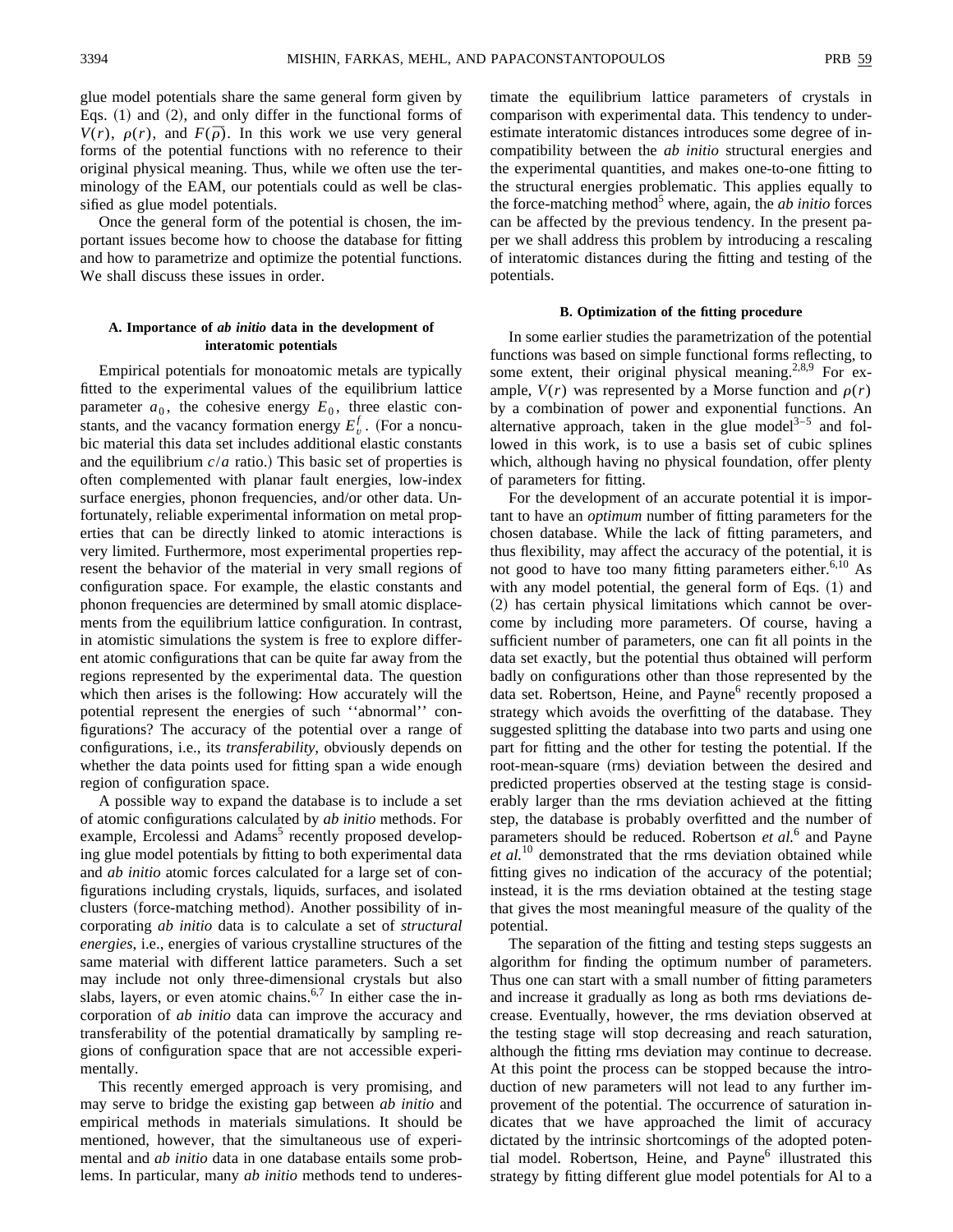large set of structural energies generated by *ab initio* pseudopotential calculations. In the present work we apply a similar strategy to establish the optimum number of fitting parameters for our database.

#### **III. PARAMETRIZATION AND FITTING PROCEDURES**

#### **A. Database for fitting and testing**

### *1. Experimental data*

The experimental part of our database includes the following physical properties of Al and Ni: the equilibrium lattice parameter,<sup>11</sup> the cohesive energy,<sup>12,13</sup> the elastic constants  $c_{11}$ ,  $c_{12}$ , and  $c_{44}$ , <sup>14</sup> and the vacancy formation energy<sup>15,16</sup> (see Tables I and II). These experimental values coincide with those employed by Voter and Chen<sup>9</sup> in the development of their EAM potentials for these elements. The potentials of Voter and Chen, which we refer to hereafter as VC potentials, have been widely used in atomistic simulations, although other EAM potentials for Al and Ni are also available (see, e.g., Refs. 8 and  $17-27$ ). We use the VC potentials as a reference for comparison with our potentials throughout the paper. It should be mentioned that the VC potentials were obtained as a part of the development of EAM potentials for  $L1_2$  Ni<sub>3</sub>Al, and were later incorporated in EAM potentials for  $B2$  NiAl.<sup>28–30</sup> We can thus conveniently extend the comparison with VC potentials to our current work on Ni-Al intermetallics.

Additionally, our database includes the experimental values of the vacancy migration energy  $E_v^m$ , <sup>16,31</sup> the intrinsic stacking fault energy  $\gamma_{\rm SF}$ ,<sup>32</sup> and the experimentally measured phonon-dispersion relations.  $33-35$  The saddle-point configuration arising during a vacancy jump represents an important region of configuration space which is not represented by any other properties. The local density at the jumping atom in the saddle-point configuration is usually lower than that at a regular lattice atom, while the distances to the nearest neighbors are considerably smaller.<sup>36</sup> Therefore the energy of this configuration, and thus  $E_v^m$ , measure the strength of pairwise repulsion between atoms at short distances. The atomic interaction in this regime is not fitted properly in the traditional EAM scheme, with the consequence that EAM potentials typically underestimate  $E_v^m$ .<sup>30</sup>  $\gamma_{SF}$  represents the relative stability of the hcp phase, and determines the width of the dislocation dissociation on the (111) plane. Realistic values of  $\gamma_{\rm SF}$  are thus critically important in simulations of plastic deformation and fracture. The agreement with experimental phonon frequencies is also essential, and, moreover, is considered as a criterion of global reliability of an empirical potential. $37$ 

Two more experimental properties included in the database were the surface energy  $\gamma_s$  and the equation of state (EOS), i.e., the crystal energy as a function of the lattice parameter *a*. We did not fit the potentials exactly to the energies of low-index planes  $(100)$ ,  $(110)$ , and  $(111)$  because their experimental values are not very reliable. Instead, we only required that  $\gamma_s(110) > \gamma_s(100) > \gamma_s(111)$ , and that all three energies be close to the surface energy of an ''average'' orientation [980 mJ/m<sup>2</sup> for Al and 2280 mJ/m<sup>2</sup> for Ni (Refs. 32 and 38)]. The EOS was taken in the form of the universal empirical EOS of Rose *et al.*, <sup>39</sup> which uses only  $a_0$ ,  $E_0$ , and the bulk modulus  $B = (c_{11} + 2c_{12})/3$  as physical parameters.

### *2. Ab initio data*

*Ab initio* structural energies were generated using the first-principles linearized augmented plane-wave (LAPW) method, $40,41$  including all electrons and allowing for a general potential. The electronic exchange and correlation was specified by the Perdew-Wang parametrization<sup>42</sup> of the localspin-density (LSD) approximation within the Kohn-Sham formulation of density-functional theory.<sup>43</sup> Brillouin-zone integrations were performed using the ''special'' **k**-point set of Monkhorst and Pack, $44 \text{ modified}^{45}$  to sample correctly the Brillouin zone of lower-symmetry lattices. To speed convergence, we follow  $Gillan<sup>46</sup>$  and smear out the electronic eigenvalues with a Fermi distribution at  $T=2$  m Ry. We use a rather large basis set and **k**-point mesh, so that energies are converged to better than 0.5 m Ry/atom. Aluminum-only calculations were carried out in spin-restricted mode, allowing no magnetic moment. Calculations involving Ni were carried out using the spin-polarized LSD by artificially inducing a magnetic moment on the nickel ions in the starting charge density and iterating to self-consistency. The comparison of the *ab initio* structural energies with those predicted by the EAM potential was performed as follows.

First, because the two types of calculation use different reference levels of energy, only energy differences between different structures could be compared with one another. In order to make this comparison more illustrative, we simply shifted all *ab initio* energies by the amount of  $E_0 - \tilde{E}_0$ , where  $E_0$  is the experimental cohesive energy of the fcc phase and  $\tilde{E}_0$  is the *ab initio* energy per atom of an equilibrium fcc crystal. Due to this shift the *ab initio* calculations predict the right cohesive energy of the fcc phase by definition. If  $\tilde{E}(R)$  is the *ab initio* energy per atom of any other crystalline structure with a first-neighbor distance *R*, then it is the quantity  $E_0 - \tilde{E}_0 + \tilde{E}(R)$  that should be compared with the respective structural energy  $E(R)$  predicted by the EAM potential:

$$
E(R) \sim E_0 - \tilde{E}_0 + \tilde{E}(R). \tag{3}
$$

Second, because of the LSD approximation our LAPW calculations tend to underestimate the interatomic distances in the crystal energy versus *R* dependence. This tendency manifests itself, in particular, in the underestimation of the equilibrium lattice parameter. Thus, for fcc Al and Ni our LAPW calculations predict  $a_0$ =3.988 and 3.428 Å, respectively (using the approximation by Birch's $47$  EOS). Both values are on the lower side of the experimental lattice parameters  $a_0$ =4.050 and 3.520 Å, respectively. The ratio  $\alpha$  of the respective lattice parameters, or the equilibrium firstneighbor distances  $R_0 = a_0 / \sqrt{2}$ , equals  $\alpha = 0.985$  for Al and 0.974 for Ni.

This difference in interatomic distances makes one-to-one comparison of *ab initio* and EAM-predicted structural energies, as suggested by Eq.  $(3)$ , essentially inaccurate. In particular, for an equilibrium fcc crystal  $(R = R_0)$  we have the true cohesive energy  $E_0$  in the left-hand side of Eq.  $(3)$  (because the EAM potential is fit exactly to  $E_0$ ; see below) and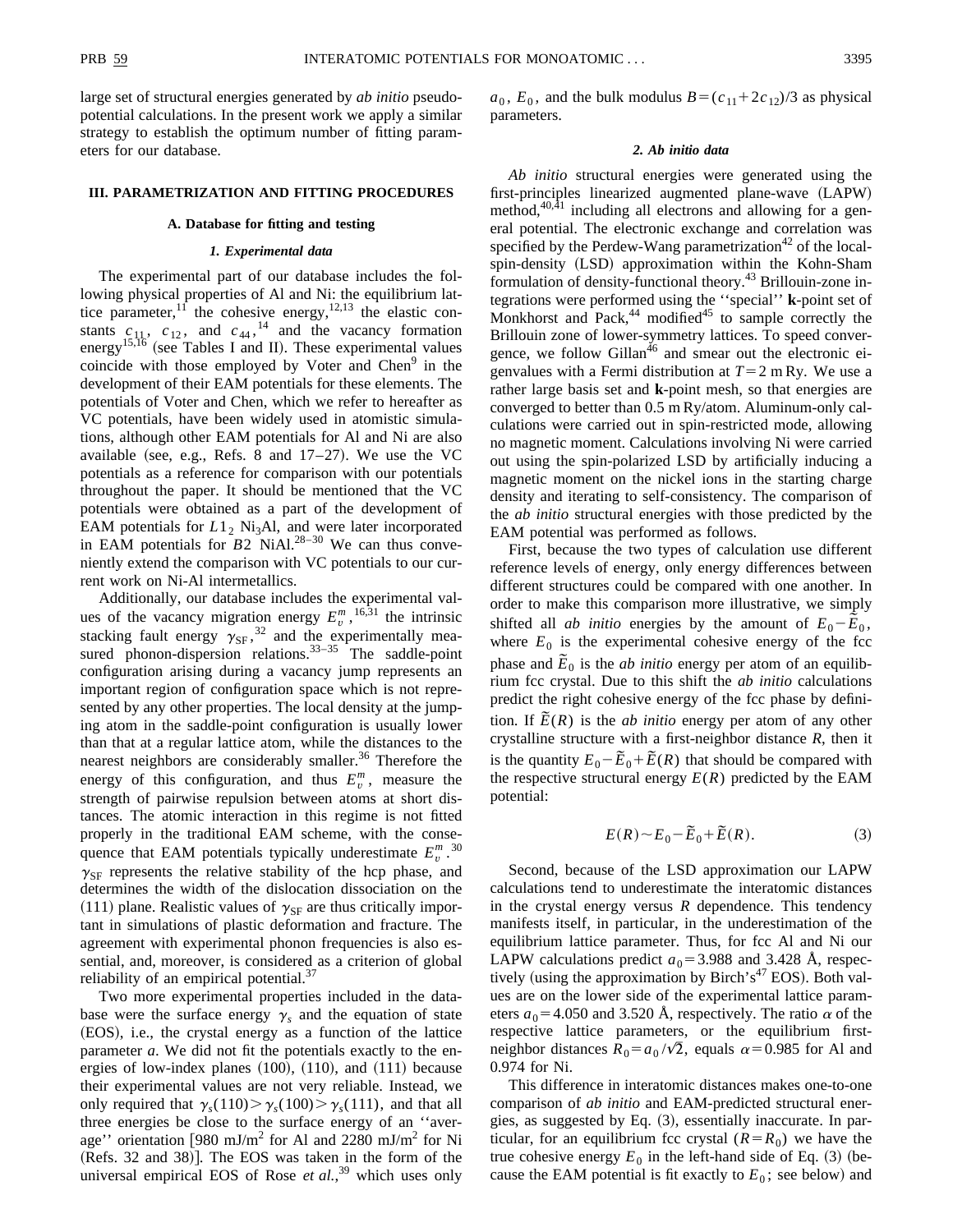$(Ref. 9)$ 

TABLE I. Properties of Al predicted by EAM potentials in comparison with experimental and *ab initio* data. \*Fitted with high weight.<sup>†</sup> Fitted with low weight.

TABLE II. Properties of Ni predicted by EAM potentials in comparison with experimental and *ab initio* data. \*Fitted with high weight. † Fitted with low weight.

or *ab initio*

Experiment Present Voter and Chen

work

|                                                   | Experiment<br>or ab initio | work    | Present Voter and Chen<br>(Ref. 9) |  |
|---------------------------------------------------|----------------------------|---------|------------------------------------|--|
| Lattice properties:                               |                            |         |                                    |  |
| $a_0(\AA)^*$                                      | 4.05 <sup>a</sup>          | 4.05    | 4.05                               |  |
| $E_0$ (eV/atom) <sup>*</sup>                      | $-3.36^b$                  | $-3.36$ | $-3.36$                            |  |
| $B(10^{11} \text{ Pa})^*$                         | 0.79 <sup>c</sup>          | 0.79    | 0.79                               |  |
| $c_{11}$ (10 <sup>11</sup> Pa) <sup>*</sup>       | 1.14 <sup>c</sup>          | 1.14    | 1.07                               |  |
| $c_{12}$ (10 <sup>11</sup> Pa) <sup>*</sup>       | 0.619 <sup>c</sup>         | 0.616   | 0.652                              |  |
| $c_{44}$ (10 <sup>11</sup> Pa)*                   | 0.316 <sup>c</sup>         | 0.316   | 0.322                              |  |
| Phonon frequencies:                               |                            |         |                                    |  |
| $\nu_L(X)$ (THz) <sup>†</sup>                     | 9.69 <sup>d</sup>          | 9.31    | 8.55                               |  |
| $\nu_T(X)$ (THz) <sup>†</sup>                     | 5.80 <sup>d</sup>          | 5.98    | 5.20                               |  |
| $\nu_L(L)$ (THz)                                  | 9.69 <sup>d</sup>          | 9.64    | 8.86                               |  |
| $\nu_T(L)$ (THz)                                  | 4.19 <sup>d</sup>          | 4.30    | 3.70                               |  |
| $\nu_L(K)$ (THz)                                  | 7.59 <sup>d</sup>          | 7.30    | 6.87                               |  |
| $\nu_{T_1}(K)$ (THz)                              | $5.64^d$                   | 5.42    | 4.80                               |  |
| $\nu_{T_2}(K)$ (THz)                              | $8.65^{\rm d}$             | 8.28    | 7.76                               |  |
| Other structures:                                 |                            |         |                                    |  |
| $E(hcp)$ (eV/atom)*                               | $-3.33^e$                  | $-3.33$ | $-3.34$                            |  |
| $E(bcc)$ (eV/atom)*                               | $-3.25^{\rm e}$            | $-3.24$ | $-3.28$                            |  |
| $E$ (diamond) (eV/atom) <sup>†</sup>              | $-2.36^e$                  | $-2.33$ | $-2.06$                            |  |
| Vacancy:                                          |                            |         |                                    |  |
| $E_n^f$ (eV) <sup>*</sup>                         | 0.68 <sup>f</sup>          | 0.68    | 0.63                               |  |
| $E_{n}^{m}$ (eV) <sup>*</sup>                     | 0.65 <sup>g</sup>          | 0.64    | 0.30                               |  |
| Interstitial:                                     |                            |         |                                    |  |
| $E_I^f(O_h)$ (eV)                                 |                            | 2.79    | 2.10                               |  |
| $E_1^f$ ([111]-dumbbell) (eV)                     |                            | 3.00    | 2.51                               |  |
| $E_I^f$ ([110]-dumbbell) (eV)                     |                            | 2.91    | 2.24                               |  |
| $E_1^f$ ([100]-dumbbell) (eV)                     |                            | 2.59    | 2.06                               |  |
| Planar defects:                                   |                            |         |                                    |  |
| $\gamma_{\rm SF}\,(\rm mJ/m^2)^*$                 | $166^h$ , $120-144^i$      | 146     | 76                                 |  |
| $\gamma_{\rm us}\,(\rm mJ/m^2)$                   |                            | 168     | 93                                 |  |
| $\gamma$ <sub>T</sub> (mJ/m <sup>2</sup> )        | $75^{\rm h}$               | 76      | 42                                 |  |
| $\gamma_{\text{gb}}(210)$ (mJ/m <sup>2</sup> )    |                            | 495     | 366                                |  |
| $\gamma_{\text{gb}}(310)$ (mJ/m <sup>2</sup> )    |                            | 467     | 320                                |  |
| Surfaces:                                         |                            |         |                                    |  |
| $\gamma_s(110)$ (mJ/m <sup>2</sup> ) <sup>†</sup> | 980 <sup>j</sup>           | 1006    | 959                                |  |
| $\gamma_s(100)$ (mJ/m <sup>2</sup> ) <sup>†</sup> | 980 <sup>j</sup>           | 943     | 855                                |  |
| $\gamma_s(111)$ (mJ/m <sup>2</sup> ) <sup>†</sup> | 980 <sup>1</sup>           | 870     | 823                                |  |

a Reference 11.

<sup>b</sup>Reference 12.

<sup>d</sup>Reference 33. The results in tabulated form can be found in Ref. 35.

e Calculated in this work assuming the same nearest-neighbor distance as in the equilibrium fcc phase.

- f Reference 15.
- <sup>g</sup>Reference 31.
- hReference 32.

i References 51, 52.

<sup>j</sup>For average orientation, Ref. 32. Other estimates give 1140 mJ/m<sup>2</sup> (Ref. 38).

| Lattice properties:                               |                   |         |         |
|---------------------------------------------------|-------------------|---------|---------|
| $a_0(\AA)^*$                                      | $3.52^{\rm a}$    | 3.52    | 3.52    |
| $E_0$ (eV/atom) <sup>*</sup>                      | $-4.45^{\rm b}$   | $-4.45$ | $-4.45$ |
| $B(10^{11} \text{ Pa})^*$                         | 1.81 <sup>c</sup> | 1.81    | 1.81    |
| $c_{11}$ (10 <sup>11</sup> Pa) <sup>*</sup>       | 2.47 <sup>c</sup> | 2.47    | 2.44    |
| $c_{12}$ (10 <sup>11</sup> Pa)*                   | 1.47 <sup>c</sup> | 1.48    | 1.49    |
| $c_{44}$ (10 <sup>11</sup> Pa) <sup>*</sup>       | $1.25^{\circ}$    | 1.25    | 1.26    |
| Phonon frequencies:                               |                   |         |         |
| $\nu_L(X)$ (THz) <sup>†</sup>                     | $8.55^d$          | 8.71    | 10.03   |
| $\nu_T(X)$ (THz) <sup>†</sup>                     | 6.27 <sup>d</sup> | 6.38    | 6.68    |
| $\nu_L(L)$ (THz)                                  | 8.88 <sup>d</sup> | 8.53    | 10.04   |
| $\nu_T(L)$ (THz)                                  | $4.24^{d}$        | 4.31    | 4.37    |
| $\nu_L(K)$ (THz)                                  | 7.30 <sup>d</sup> | 6.98    | 8.08    |
| $\nu_{T_1}(K)$ (THz)                              | $5.78^{d}$        | 5.68    | 6.04    |
| $\nu_{T_2}(K)$ (THz)                              | 7.93 <sup>d</sup> | 8.04    | 9.23    |
| Other structures:                                 |                   |         |         |
| $E(hcp)$ (eV/atom)*                               | $-4.42^e$         | $-4.43$ | $-4.44$ |
| $E(bcc)$ (eV/atom)*                               | $-4.30^e$         | $-4.30$ | $-4.35$ |
| $E$ (diamond) (eV/atom) <sup>†</sup>              | $-2.51^{\circ}$   | $-2.50$ | $-2.61$ |
| Vacancy:                                          |                   |         |         |
| $E_v^f$ (eV)*                                     | 1.60 <sup>f</sup> | 1.60    | 1.56    |
| $E_v^m$ (eV) <sup>*</sup>                         | 1.30 <sup>f</sup> | 1.29    | 0.98    |
| Interstitial:                                     |                   |         |         |
| $E_I^f(O_h)$ (eV)                                 |                   | 5.86    | 4.91    |
| $E_1^f$ ([111]-dumbbell) (eV)                     |                   | 5.23    | 5.37    |
| $E_1^f$ ([110]-dumbbell) (eV)                     |                   | 5.80    | 5.03    |
| $E_1^f$ ([100]-dumbbell) (eV)                     |                   | 4.91    | 4.64    |
| Planar defects:                                   |                   |         |         |
| $\gamma_{\rm SF}$ (mJ/m <sup>2</sup> )*           | $12.5^{g}$        | 125     | 58      |
| $\gamma_{us}\ (mJ/m^2)$                           |                   | 366     | 225     |
| $\gamma_T$ (mJ/m <sup>2</sup> )                   | 43g               | 63      | 30      |
| $\gamma_{\text{gb}}(210)$ (mJ/m <sup>2</sup> )    |                   | 1572    | 1282    |
| $\gamma_{\text{gb}}(310)$ (mJ/m <sup>2</sup> )    |                   | 1469    | 1222    |
| Surfaces:                                         |                   |         |         |
| $\gamma_s(110)$ (mJ/m <sup>2</sup> ) <sup>†</sup> | $2280^h$          | 2049    | 1977    |
|                                                   |                   |         |         |
| $\gamma_s(100)$ (mJ/m <sup>2</sup> ) <sup>†</sup> | $2280^h$          | 1878    | 1754    |

a Reference 11.

<sup>b</sup>Reference 13.

c Reference 14.

d Reference 34.

e Calculated in this work assuming the same nearest-neighbor distance as in the equilibrium fcc phase.

f Reference 16.

g Reference 32.

<sup>h</sup>For average orientation, see Refs. 32 and 38.

c Reference 14.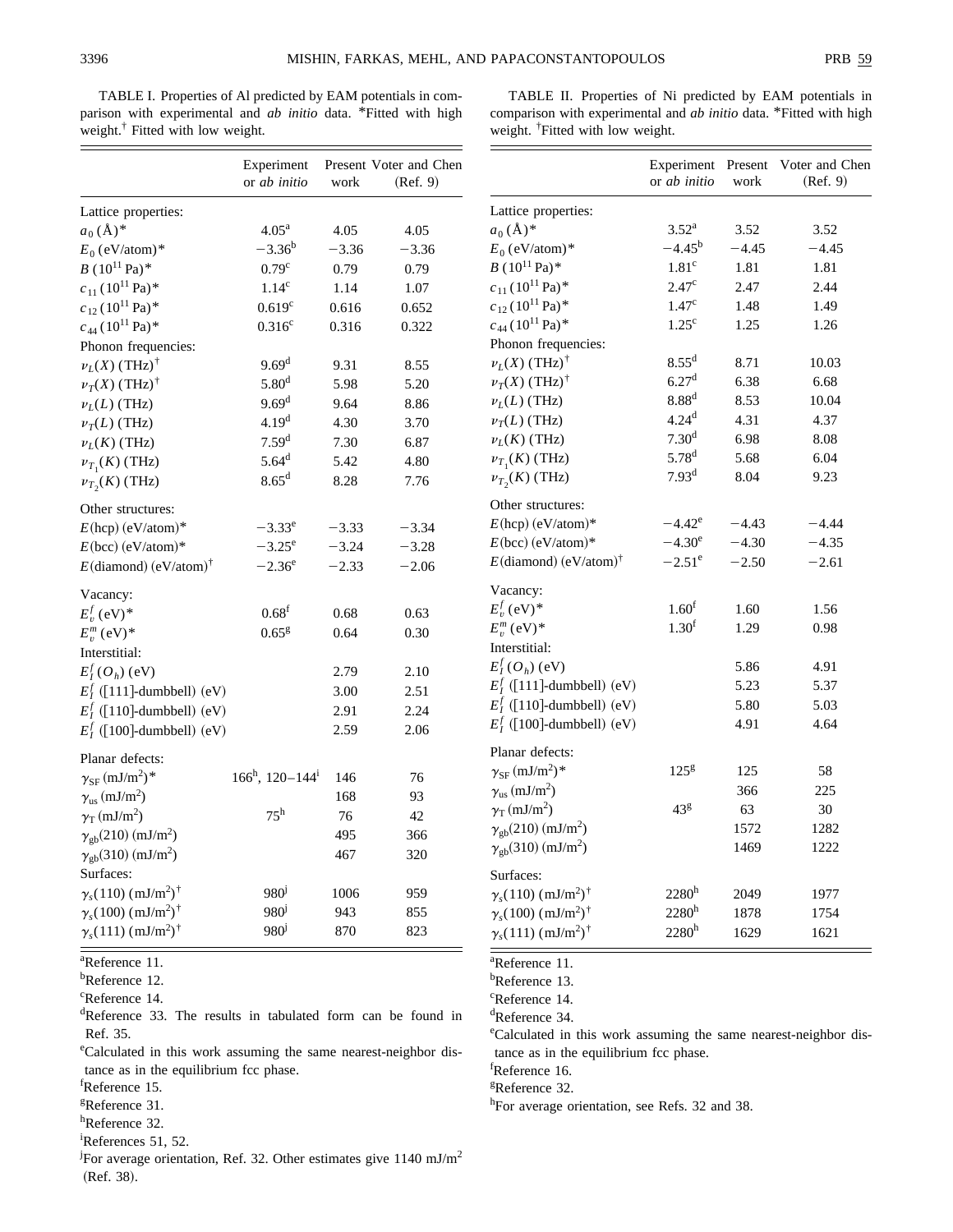the energy of a uniformly expanded crystal on the right-hand side. (For example, for Ni the excess energy associated with this expansion is about 0.04 eV/atom, which is larger than the energy difference between the fcc and hcp phases.) In order to remove this inconsistency in a first approximation, we modified Eq.  $(3)$  by rescaling all distances in the righthand side by a factor of  $\alpha$ :

$$
E(R) \sim E_0 - \tilde{E}_0 + \tilde{E}(\alpha R). \tag{4}
$$

This relation becomes an identity when applied to the equilibrium fcc phase, and is expected to be more accurate than Eq.  $(3)$  when applied to other structures and *R* values. Although based on heuristic arguments rather than solid physical grounds, this rescaling offers a first step in improving the one-to-one comparison scheme  $[Eq. (3)]$  used in previous studies. $5-7$ 

It should be mentioned that the rescaling of interatomic distances can influence some properties of the material predicted by *ab initio* calculations, in particular the elastic constants. It was therefore interesting to evaluate how the rescaling changes such properties in comparison with experimental data. In cases where this comparison was possible, the effect of the rescaling was either insignificant or favorable. For example, the elastic constants for Al predicted by our LAPW calculations are  $c_{11} = 128 \pm 8$ ,  $c_{12} = 64 \pm 5$ , and  $c_{44}$ =39 $\pm$ 5 GPa. These values are systematically higher than the experimental values listed in Table I. Because the elastic constants are proportional to the second spatial derivatives of energy, the rescaling according to Eq.  $(4)$  results in multiplying them by factor  $\alpha^2$ . This slightly reduces the elastic constants  $(c_{11}=124, c_{12}=62, \text{ and } c_{44}=38 \text{ GPa})$ , and makes them closer to the experimental values. Although the effect is not very large, it can be taken as confirmation of the reasonable character of Eq.  $(4)$ .

In accordance with Eq.  $(4)$ , we used two type of structural energies for fitting to or testing against each other: (1) *Ab initio* energies for a set of different structures with a fixed first-neighbor distance *R*, which constitutes a certain fraction *f* of the *ab initio* value of  $R_0$ . (2) EAM-predicted energies for the same set of structures with a fixed *R* equal to the same fraction  $f$  of the experimental value of  $R_0$ . Our *ab initio* data set included the fcc, hcp, bcc, simple hexagonal (sh), simple cubic (sc),  $L1_2$  (fcc with one vacancy per simple cubic unit cell), and diamond structures. The hexagonal structural energies were taken with the ideal *c*/*a* ratio. For Al we also included the  $\beta$ <sup>-</sup>*W* (A15) structure, and for Ni this structure was not calculated because of computational limitations. The energy of each structure was calculated with three values of *R*:  $0.95R_0$ ,  $R_0$ , and  $1.1R_0$ .

#### **B. Parametrization of potential functions**

Functions  $V(r)$  and  $\rho(r)$  were represented as

$$
V(r) = V_s(r) - V'_s(r_c)\psi(r - r_c),
$$
 (5)

$$
\rho(r) = \rho_s(r) - \rho'_s(r_c)\psi(r - r_c). \tag{6}
$$

Here  $r_c$  is a common cutoff radius of both functions, and  $\psi(x) = x/(1 + \beta^n x^n)$  is a cutoff function which serves to guarantee that both the first and second derivatives of  $V(r)$ 

and  $\rho(r)$  tend to zero as  $r \rightarrow r_c$ . In this work we chose  $\beta$  $=2$  Å<sup>-1</sup> and *n*=4, while  $r_c$  was treated as a fitting parameter. Functions  $V_s(r)$  and  $\rho_s(r)$  in Eqs. (5) and (6) are cubic splines through given sets of points  $\{r_i, V_i\}$  ( $i=1,...,N_1$ ) and  ${r_i, \rho_i}$  (*i*=1, . . . , *N*<sub>2</sub>) with natural boundary conditions. The last point in each set is, of course,  $(r_c, 0)$ . The two functions  $V(r)$  and  $\rho(r)$  are thus parametrized by a total of  $N_1 + N_2 - 1$  parameters, namely,  $\{V_i\}$   $(i = 1, ..., N_1 - 1)$ ,  $\{\rho_i\}$  (*i*=1, . . . , *N*<sub>2</sub>-1), and *r*<sub>*c*</sub>.

Likewise, the embedding function  $F(\bar{p})$  was represented by a cubic spline through a set of points  $\{\bar{p}_i, F_i\}$  (*i*  $=$  1, . . . , *N*<sub>3</sub>). This set includes the points (0,0) and ( $\bar{p}_0$ ,  $F_0$ ), where  $\bar{p}_0$  is the density corresponding to the equilibrium fcc crystal and  $F_0 \equiv F(\bar{p}_0)$  is the equilibrium embedding energy. Given the functions  $V(r)$  and  $\rho(r)$ , the values of  $\bar{\rho}_0$  and  $F_0$ , as well as the derivatives  $F'_0$  and  $F''_0$  at equilibrium, can be determined uniquely from the experimental values of  $a_0$ ,  $E_0$ , and *B*. Indeed, considering the crystal energy per atom, *E*, and introducing the summation over coordination shells within the cutoff sphere, Eqs.  $(1)$  and  $(2)$  give

$$
\bar{\rho}_0 = \sum_m N_m \rho_m, \qquad (7)
$$

$$
F_0 = E_0 - \frac{1}{2} \sum_m N_m V_m \,. \tag{8}
$$

Here  $V_m \equiv V(R_m)$ ,  $\rho_m \equiv \rho(R_m)$ ,  $R_m$  is the radius of the *m*th coordination shell at equilibrium, and  $N_m$  is the number of atoms at the *m*th coordination shell. Furthermore, by calculating the first and second derivatives of *E* with respect to the first-neighbor distance, we obtain, respectively,

$$
\frac{1}{2} \sum_{m} N_{m} V'_{m} R_{m} + F'_{0} \sum_{m} N_{m} \rho'_{m} R_{m} = 0, \qquad (9)
$$

$$
\frac{1}{2} \sum_{m} N_{m} V_{m}'' R_{m}^{2} + F_{0}' \sum_{m} N_{m} \rho_{m}'' R_{m}^{2} + F_{0}'' \left( \sum_{m} N_{m} \rho_{m}' R_{m} \right)^{2} = 9B \Omega_{0}, \qquad (10)
$$

 $\Omega_0$  being the equilibrium atomic volume,  $V'_m$ ,  $V''_m$ ,  $\rho'_m$ , and  $\rho''_m$  the respective derivatives of the functions at coordination shells. Equation (9) expresses the condition of mechanical equilibrium of the crystal, while Eq.  $(10)$  relates the second derivative of *E* to the bulk modulus *B*. We can thus determine  $F_0$ ,  $F'_0$ , and  $F''_0$  from Eqs. (8), (9), and (10), respectively. Given these values, point  $(\bar{\rho}_0, F_0)$  of the spline turns out to be fixed, while  $F'_0$  and  $F''_0$  uniquely determine the boundary conditions of the spline. The number of fitting parameters associated with the embedding function is therefore  $N_3$ –2. Note that this scheme of parametrization provides an exact fit of the potential to  $a_0$ ,  $E_0$ , and *B*.

The basic equations  $(1)$  and  $(2)$  are known to be invariant under the transformations

$$
\rho(r) \to s\rho(r), \quad F(\bar{\rho}) \to F(\bar{\rho}/s) \tag{11}
$$

and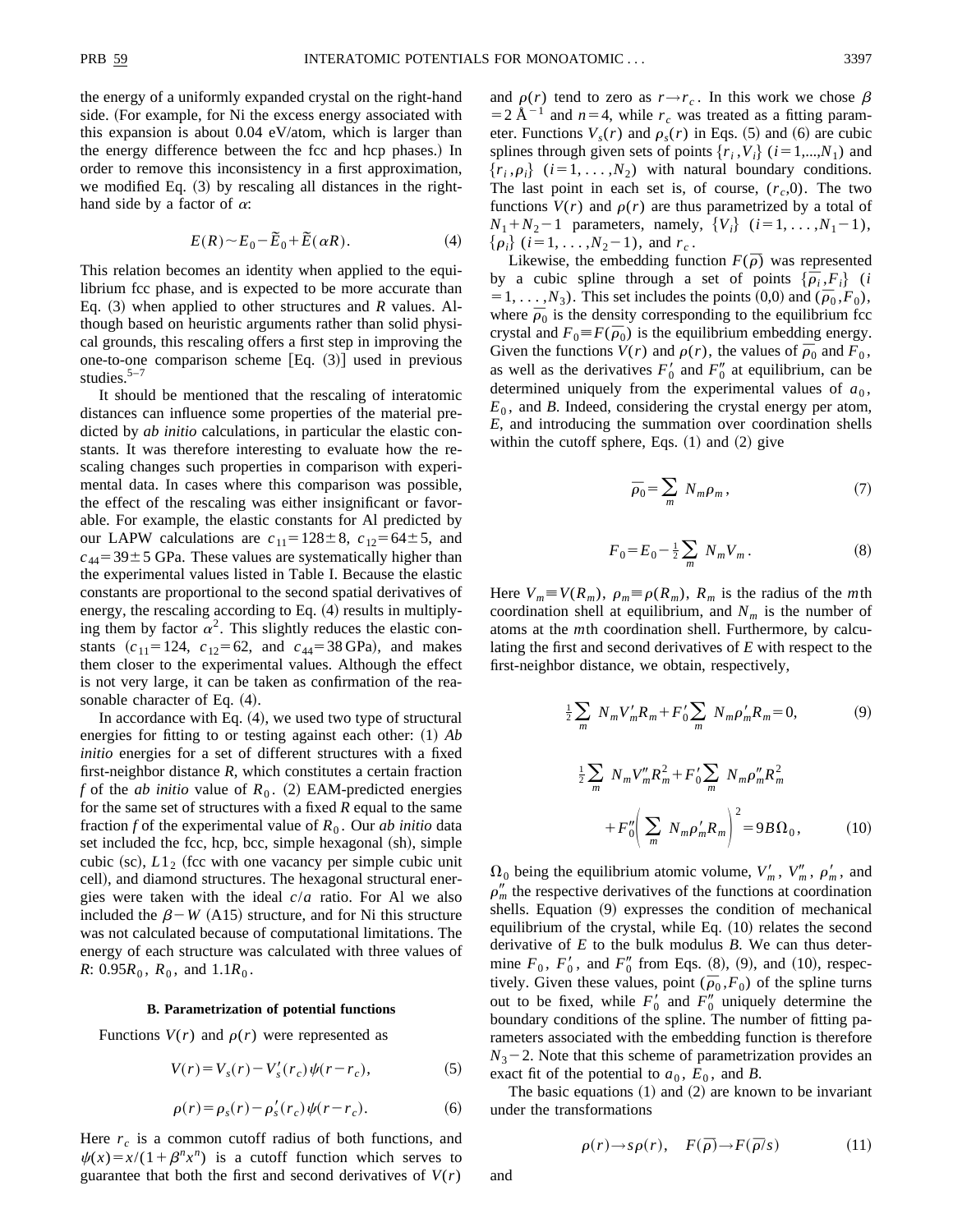$$
F(\bar{\rho}) \to F(\bar{\rho}) - g\bar{\rho}, \quad V(r) \to V(r) + 2g\rho(r), \quad (12)
$$

where *s* and *g* are arbitrary constants. Of special interest is the choice of  $g = F_0'$ , called the effective pair scheme;<sup>48</sup> in this case  $F(\bar{\rho})$  has a minimum at  $\bar{p}_0$ , which greatly simplifies all expressions for the elastic moduli and lattice force constants. In any case the invariance of the EAM model, expressed by Eqs.  $(11)$  and  $(12)$ , reduces the number of free fitting parameters by two. This reduction can be implemented by fixing one node point in each of the spline functions  $V_s(r)$  and  $\rho_s(r)$  at some arbitrary values. Thus the total number of free fitting parameters in our parametrization scheme equals  $N_p = N_1 + N_2 + N_3 - 5$ .

## **C. Fitting procedure**

We used a computer code designed for fitting the potential functions to  $a_0$ ,  $E_0$ ,  $B$ ,  $c_{11}$ , and  $c_{12}$ ; phonon frequencies at the zone edge point *X*; unrelaxed values of  $E_v^f$ ,  $E_v^m$ ,  $\gamma_{SF}$ ,  $\gamma_s(100)$ ,  $\gamma_s(110)$ , and  $\gamma_s(111)$ ; an empirical EOS for any given set of lattice parameters; and the energies of several alternative structures with the same first-neighbor distance as that in the equilibrium fcc phase  $(R_0)$ . In this work the potentials were fitted to the *ab initio* energies of the hcp, bcc, and diamond structures using Eq.  $(4)$  for comparison; all other structural energies were left for the testing stage.

As mentioned above, our parametrization scheme guarantees an exact fit to  $a_0$ ,  $E_0$ , and *B*. For all other properties we minimized the sum of relative squared deviations from the desired values with a certain weight assigned to each property. The minimization was performed using the simplex algorithm of Nelder and Mead<sup>49</sup> with many different starting conditions. The weights were used as a tool to control the priority of certain properties over others according to the reliability of the data points, the intended application of the potential, and the intrinsic shortcomings of the EAM model. Thus the highest priority was given to the elastic constants,  $E_v^f$ ,  $E_v^m$ , and  $\gamma_{SF}$  and the energies of the hcp and bcc structures. The phonon frequencies, the energy of the diamond structure and especially the surface energies were included with the lowest weights. The diamond structure has the lowest coordination number  $(z=4)$  and shows the largest deviation from the ground-state fcc structure in comparison with all other structures considered in this work. Although we did find it necessary to sample this region of configuration space, the diamond structure was assigned a low weight for two reasons:  $(1)$  Equation  $(4)$  is unlikely to be reliable at such extreme deviations from the fcc structure.  $(2)$  The occurrence of such low coordinations is less probable in simulations of internal defects in metals.

The empirical EOS of Rose *et al.*<sup>39</sup> was fitted at 24 lattice parameters in the range from  $0.8a_0$  to  $1.4a_0$ , but again with a relatively small weight. We did not expect this universal EOS to be very accurate when applied to the specific metals in study, particularly far from equilibrium. However, the exclusion of the empirical EOS from the data set resulted in drastic overfitting of the database, and the EOS predicted by the potential attained additional inflection points or even local minima. It was therefore helpful to keep the empirical EOS in the database, even though with a small weight, so as to avoid the overfitting and suppress the unphysical features in the predicted EOS.



FIG. 1. EAM potentials for Al  $(a)$  and Ni  $(b)$  in the effective pair format.

Because the program operated only with unrelaxed quantities, the fitting to the relaxed values of  $E_v^f$ ,  $E_v^m$ , and  $\gamma_{SF}$ was performed by trial and error. In this procedure one gains a good feeling for the relaxation energies after just a few trials, and can achieve fairly good accuracy of fitting in a reasonable number of iterations.

The optimum number of fitting parameters for our database was established by alternating fitting and testing as discussed in Sec. II. To implement this strategy we had to generate a large set of potentials with different numbers  $(N_n)$  of fitting parameters. Each potential was tested for the rms deviation between EAM-predicted and *ab initio* values of the structural energies other than those included in the fitting database. While the rms deviation of fitting decreased with  $N_p$ , the rms deviation observed at the testing stage first decreased, then reached a saturation, and finally increased. The potential corresponding approximately to the onset of the saturation was identified as the optimum potential.

### **IV. INTERATOMIC POTENTIALS FOR Al AND Ni**

The optimum potentials were found to be those with  $N_1$  $=$  9,  $N_2$ =7, and  $N_3$ =6 (thus  $N_p$ =17) for Al, and  $N_1$ =9,  $N_2=7$ , and  $N_3=5$  (thus  $N_p=16$ ) for Ni. They are shown in the effective pair format in Fig. 1. In this format both potentials have two local minima and are, in this respect, similar to the Al potential of Ercolessi and Adams.<sup>5</sup> The cutoff radii are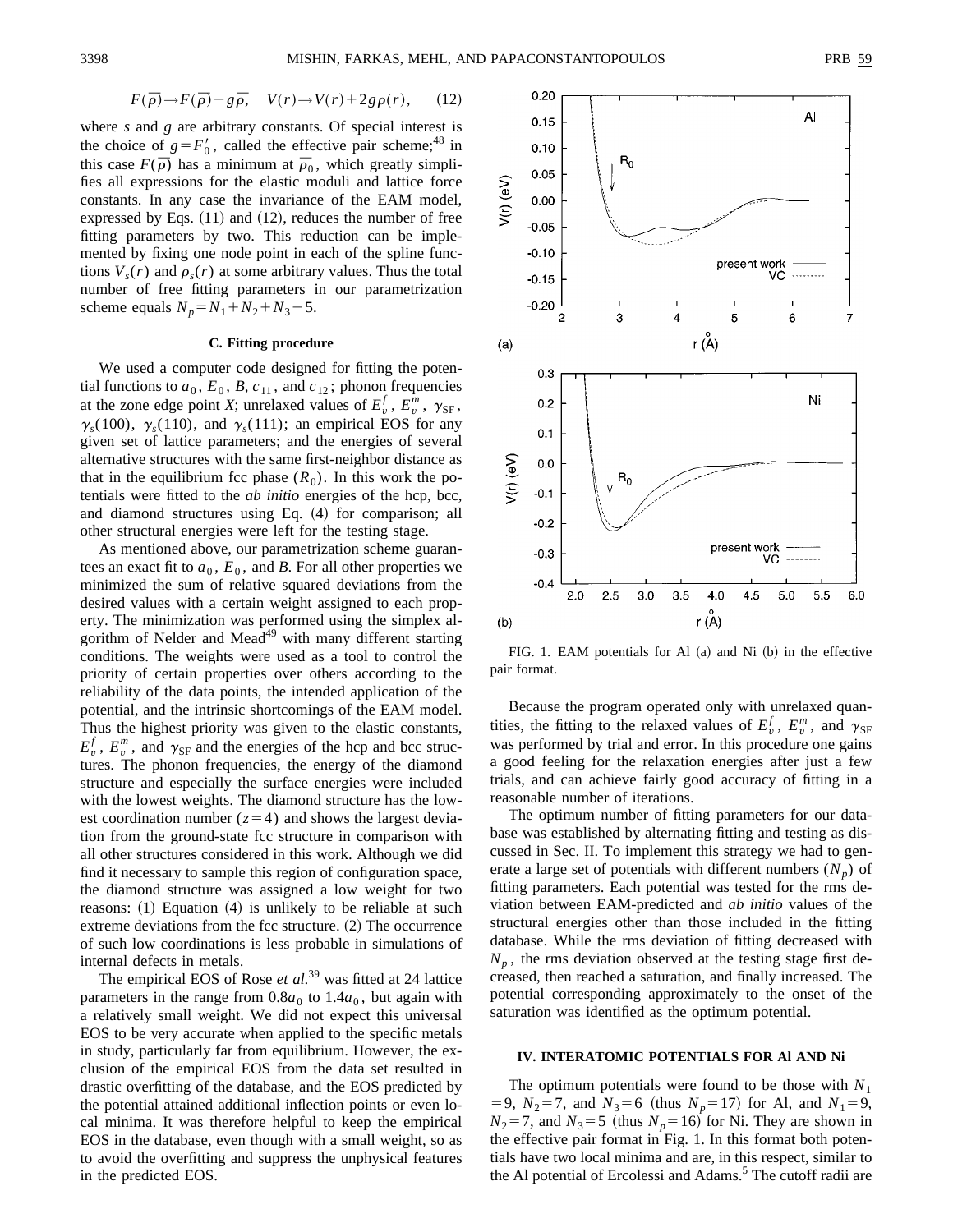TABLE III. Tabulated potential functions for Al and Ni. See Eq.  $(1)$  in the text for notation.

| Al     |           |        |        | Ni        |        | Al           |           | Ni           |           |
|--------|-----------|--------|--------|-----------|--------|--------------|-----------|--------------|-----------|
| r(A)   | $V$ (eV)  | $\rho$ | r(A)   | $V$ (eV)  | $\rho$ | $\bar{\rho}$ | $F$ (eV)  | $\bar{\rho}$ | $F$ (eV)  |
| 2.000  | 1.3467    | 0.0808 | 2.0000 | 0.7597    | 0.0671 | 0.000        | 0.0000    | 0.0000       | 0.0000    |
| 2.1786 | 0.8365    | 0.0835 | 2.1585 | 0.1812    | 0.0727 | 0.050        | $-0.6192$ | 0.050        | $-0.2164$ |
| 2.3573 | 0.4096    | 0.0852 | 2.3170 | $-0.1391$ | 0.0761 | 0.100        | $-1.0792$ | 0.100        | $-0.5094$ |
| 2.5359 | 0.1386    | 0.0847 | 2.4755 | $-0.2214$ | 0.0755 | 0.150        | $-1.4100$ | 0.150        | $-0.8488$ |
| 2.7145 | 0.0062    | 0.0808 | 2.6340 | $-0.2153$ | 0.0691 | 0.200        | $-1.6414$ | 0.200        | $-1.2042$ |
| 2.8932 | $-0.0488$ | 0.0724 | 2.7924 | $-0.1766$ | 0.0579 | 0.250        | $-1.8033$ | 0.250        | $-1.5453$ |
| 3.0718 | $-0.0665$ | 0.0602 | 2.9509 | $-0.1291$ | 0.0440 | 0.300        | $-1.9255$ | 0.300        | $-1.8419$ |
| 3.2504 | $-0.0662$ | 0.0463 | 3.1094 | $-0.0909$ | 0.0301 | 0.350        | $-2.0330$ | 0.350        | $-2.0714$ |
| 3.4291 | $-0.0605$ | 0.0328 | 3.2679 | $-0.0643$ | 0.0193 | 0.400        | $-2.1313$ | 0.400        | $-2.2426$ |
| 3.6077 | $-0.0529$ | 0.0220 | 3.4264 | $-0.0423$ | 0.0123 | 0.450        | $-2.2209$ | 0.450        | $-2.3721$ |
| 3.7863 | $-0.0503$ | 0.0145 | 3.5849 | $-0.0252$ | 0.0081 | 0.500        | $-2.3024$ | 0.500        | $-2.4766$ |
| 3.9650 | $-0.0537$ | 0.0096 | 3.7434 | $-0.0139$ | 0.0057 | 0.550        | $-2.3764$ | 0.550        | $-2.5698$ |
| 4.1436 | $-0.0554$ | 0.0066 | 3.9019 | $-0.0089$ | 0.0043 | 0.600        | $-2.4434$ | 0.600        | $-2.6542$ |
| 4.3222 | $-0.0535$ | 0.0048 | 4.0604 | $-0.0084$ | 0.0031 | 0.650        | $-2.5038$ | 0.650        | $-2.7296$ |
| 4.5009 | $-0.0485$ | 0.0036 | 4.2189 | $-0.0078$ | 0.0021 | 0.700        | $-2.5574$ | 0.700        | $-2.7958$ |
| 4.6795 | $-0.0400$ | 0.0029 | 4.3773 | $-0.0043$ | 0.0014 | 0.750        | $-2.6039$ | 0.750        | $-2.8525$ |
| 4.8581 | $-0.0279$ | 0.0025 | 4.5358 | 0.0006    | 0.0008 | 0.800        | $-2.6428$ | 0.800        | $-2.8995$ |
| 5.0368 | $-0.0149$ | 0.0022 | 4.6943 | 0.0044    | 0.0004 | 0.850        | $-2.6737$ | 0.850        | $-2.9364$ |
| 5.2154 | $-0.0041$ | 0.0018 | 4.8528 | 0.0052    | 0.0002 | 0.900        | $-2.6963$ | 0.900        | $-2.9631$ |
| 5.3940 | 0.0025    | 0.0015 | 5.0113 | 0.0037    | 0.0001 | 0.950        | $-2.7101$ | 0.950        | $-2.9793$ |
| 5.5727 | 0.0048    | 0.0011 | 5.1698 | 0.0022    | 0.0000 | 0.975        | $-2.7136$ | 0.975        | $-2.9834$ |
| 5.7513 | 0.0034    | 0.0006 | 5.3283 | 0.0024    | 0.0000 | 1.000        | $-2.7148$ | 1.000        | $-2.9848$ |
| 5.9299 | 0.0006    | 0.0001 | 5.4868 | 0.0020    | 0.0000 | 1.025        | $-2.7137$ | 1.025        | $-2.9840$ |
| 6.1086 | $-0.0001$ | 0.0000 | 5.6453 | 0.0004    | 0.0000 | 1.050        | $-2.7108$ | 1.050        | $-2.9838$ |
| 6.2872 | 0.0000    | 0.0000 | 5.8037 | 0.0000    | 0.0000 | 1.100        | $-2.7016$ | 1.100        | $-2.9990$ |

 $r_c = 6.287$  Å for Al and 5.804 Å for Ni. While the VC potentials limit the interactions to three coordination shells, our potentials include also the fourth, and the potential for Ni even includes the fifth, coordination shell. The effective pair interaction with these coordination shells is repulsive and, of course, very weak. The obtained potential functions are tabulated in Table III with 25 points per function. By applying some interpolation between the tabulated points the reader can reproduce the functions and use them for approximate calculations. For more accurate calculations, like those reported in this paper, the potentials were tabulated with 3000 points per function and the intermediate values were determined by means of cubic-spline interpolation. These potential files are available via the World Wide Web $50$  or via e-mail at mishin@vt.edu.

In Tables I and II we list the data included in the fitting databases in comparison with the values predicted by the potentials. It is observed that the experimental values of the equilibrium properties, elastic constants, vacancy formation, and migration energies, and stacking fault energies are reproduced perfectly. The right values of  $E_v^f$  and  $E_v^m$  are important for the simulation of diffusion kinetics, radiation damage, and similar phenomena. While for Ni most of the existing potentials predict reasonable values of both  $E_v^f$  and  $E_v^m$ , for Al the agreement is usually poorer, especially with respect to  $E_v^m$ . Taking the most recent Al potentials,<sup>5,25</sup> for example, the Ercolessi-Adams potential predicts  $E_v^m = 0.61$  eV, in good agreement with the experimental data  $(0.65 \text{ eV})$ , while the potential of Rohrer gives an underestimated value of  $E_v^m$  $=0.481$  eV.

For Al, the earlier experimental value of  $\gamma_{\rm SF}$ 

 $=166$  mJ/m<sup>2</sup> (Ref. 32) was later re-interpreted as about 120 mJ/m<sup>2</sup> (Refs. 51 and 52); we thus chose to fit  $\gamma_{SF}$  to an intermediate value of  $146 \text{ mJ/m}^2$ . For both Al and Ni, the experimental  $\gamma_{\rm SF}$  values are significantly higher than those predicted by the VC potentials. It should be mentioned that some of the most recent potentials developed by other groups also predict rather high values of  $\gamma_{\rm SF}$ , particularly 104 mJ/m<sup>2</sup> (Ref. 5) and 126 mJ/m<sup>2</sup> (Ref. 25) for Al.

To provide an additional confirmation that the higher  $\gamma_{SF}$ values represent the right trend, we have evaluated  $\gamma_{SF}$  in Al by *ab initio* calculations. We used a five-layer supercell which realized the stacking sequence

## $...BCABC|BCABC|BCABC...$

with stacking faults separated by just five  $(111)$  layers. The unrelaxed stacking fault energy deduced from such calculations was  $136 \pm 16 \text{ mJ/m}^2$ , which is comparable with the value of  $157 \text{ mJ/m}^2$  obtained for the same supercell using our potential. In contrast, the VC potential predicts a relatively low  $\gamma_{SF}$  value of 87 mJ/m<sup>2</sup> for this geometry.

An important success of our potentials is that they show good agreement with experimental phonon-dispersion curves  $(Fig. 2)$ . Although only the phonon frequencies at point *X* were included in the fitting database, all other frequencies are also reproduced with fairly good accuracy. The somewhat larger discrepancy observed for Al may have two sources.

 $(1)$  Al is more difficult for the EAM model than many noble and transition metals. This may be due to the unusually high electron density and thus extreme importance of many-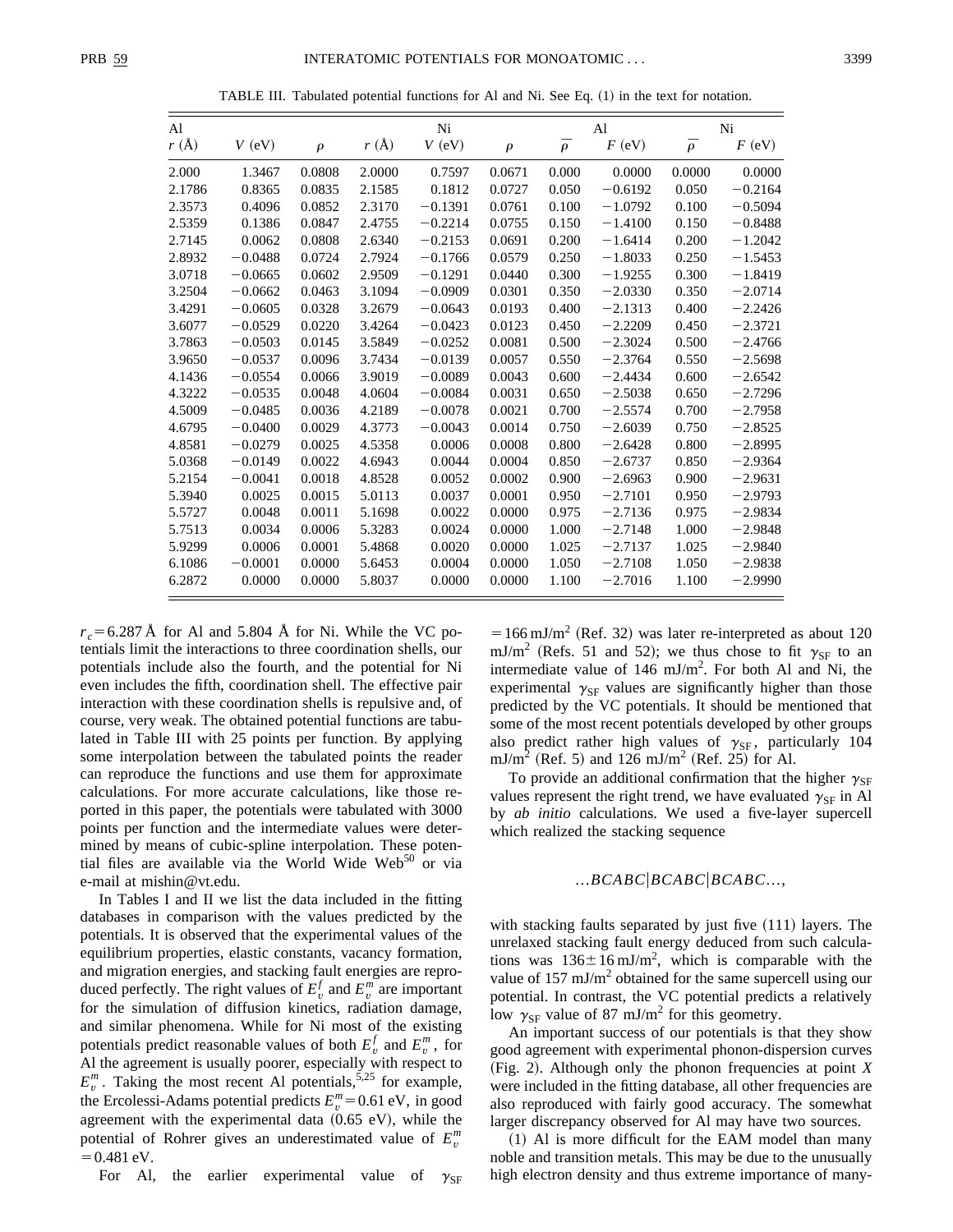



FIG. 2. Comparison of phonon-dispersion curves for Al (a) and Ni (b) predicted by the present EAM potentials, with the experimental values measured by neutron diffraction at  $80 K (Al)$  and  $298$ K  $(Ni)$  (Ref. 33 for Al and Ref. 34 for Ni). The phonon frequencies at point *X* were included in the fitting database with low weight.

body interactions, which are accounted for in the EAM model in an oversimplified manner.

 $(2)$  Some mismatch between the slopes of the experimental and calculated dispersion curves in the long-wavelength regions (especially for the transverse branches in  $\lceil qq0 \rceil$  direction; see Fig.  $2(a)$ ) indicates that there is some disagreement between the elastic constants that can be deduced from the experimental phonon-dispersion curves, on the one hand, and those obtained by ultrasonic measurements and used in our database, on the other hand.

The latter type of discrepancy has nothing in common with the intrinsic limitations of the EAM model. The Al potential of Ercolessi and Adams<sup>5</sup> also gives a good agreement with the experimental phonon frequencies. For all other Ni and Al potentials that could be tested in this work, the agreement was considerably poorer.

For self-interstitials, both our potentials and those of Voter and Chen predict the  $[100]$  dumbbell to be the lowestenergy configuration, in agreement with experimental data.<sup>53</sup> The non-split self-interstitial configuration in the octahedral position  $(O_h)$  turns out to be less favorable than the [100] dumbbell.

For large-angle grain boundaries our potentials predict higher energies in comparison with the VC potentials. This trend is illustrated in Tables I and II for the  $(111)$  twin and  $\Sigma$  = 5 (210) and (310) [001] tilt boundaries. Another important quantity listed in the tables is the unstable stacking fault energy  $\gamma_{us}$ . The meaning of this quantity is illustrated in Fig. 3, where we show  $[211]$  sections of so-called  $\gamma$  surfaces<sup>54,55</sup> of Al and Ni on the (111) plane. A  $\gamma$  surface represents a plot



FIG. 3. Calculated sections of the  $\gamma$  surface of Al (a) and Ni (b) on  $(111)$  plane along [211] direction. The positions of the stable and unstable stacking faults are indicated.

of the planar fault energy  $\gamma$  as a function of the fault vector parallel to a certain crystalline plane. In our case, one half of the fcc crystal above a  $(111)$  plane was shifted rigidly with respect to the other half in the  $\left[211\right]$  direction. The shift was implemented by small steps, and after each step the energy of the system was minimized with respect to atomic displacements normal to the (111) plane. Such displacements included both relative rigid-body translations of the two halfcrystals and local atomic displacements in the  $[111]$  direction. The excess energy  $\gamma$  associated with the planar fault shows two local minima  $(Fig. 3)$ : one at the perfect lattice position ( $\gamma = 0$ ) and the other at the shift vector  $\frac{1}{6}$ [211] corresponding to the formation of an intrinsic stacking fault ( $\gamma = \gamma_{\rm SF}$ ). The local maximum between the two minima represents an unstable configuration which is referred to as an ''unstable stacking fault.'' The unstable stacking fault energy  $\gamma_{\text{us}}$  determines the activation barrier for dislocation nucleation, and plays an important role in plastic deformation and fracture of metals.<sup>56</sup> The values of  $\gamma_{\text{us}}$  predicted by our potentials are notably higher than those predicted by the VC potentials, and are expected to be more realistic. Qualitatively, however, the behavior of  $\gamma$  along the shift direction **The construction** of the construction of the considered here.

The surface energies predicted by our potentials came out to be higher than those predicted by the VC potentials. Both predictions, however, are generally on the lower side of the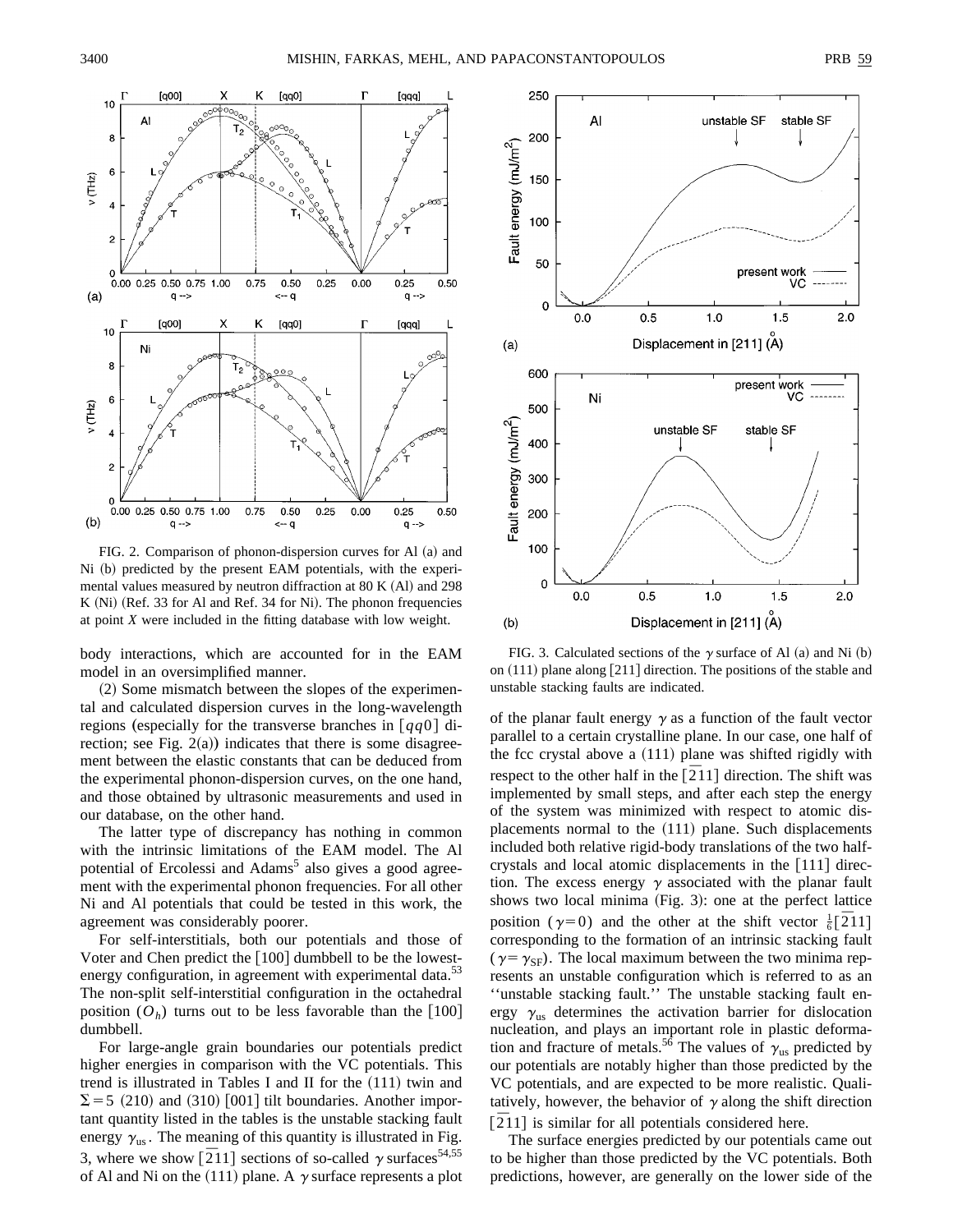

FIG. 4. Energy per atom of fcc Al  $(a)$  and fcc Ni  $(b)$  as a function of the lattice parameter. The *ab initio* values shown in this plot were subject to transformation according to Eq. (4). The empirical EOS of Rose *et al.* (Ref. 39) is shown for comparison.

experimental values<sup>38</sup> and the results of *ab initio* calculations (see, e.g., Ref. 57). As an additional check of this trend, we have evaluated here an unrelaxed value of  $\gamma_s(111)$  for Al using an eight-layer supercell consisting of five  $(111)$  atomic layers and three  $(111)$  layers of vacuum. While the result of LAPW calculations was  $\gamma_s(111) = 974 \text{ mJ/m}^2$ , our potential and that of Voter and Chen gave 865 and 835 mJ/m<sup>2</sup>, respectively.

Historically, EAM potentials have been much more successful in accounting for the observed surface energies and surface relaxations and reconstructions than the previously used pair potentials. Nevertheless, EAM potentials are well known to underestimate surface energies consistently, the reasons probably being related to the large electron-density gradients occurring at the surface. The recognition of this fact was the reason why we assigned surface energies a low weight, and focused the attention on the properties of internal defects.

In Fig. 4 we show the equations of state of Al and Ni, calculated with our potentials, in comparison with the results of *ab initio* calculations and the empirical EOS of Rose *et al.*<sup>39</sup> The original *ab initio* energies were recalculated according to Eq.  $(4)$ . For Al, the EAM-predicted EOS is very close to that of Rose *et al.*, <sup>39</sup> it is also consistent with the *ab initio* data, with some small deviations in the region of large expansions. For Ni, however, the *ab initio* energy values show a significant deviation from the empirical EOS toward higher energies in the expansion region. A remarkable feature of our potential for Ni is that it does predict a very similar deviation in the same region, and is in much better agreement with the *ab initio* values than the empirical EOS. This discrepancy is not very surprising, as the parameters for Rose's EOS were derived mainly from experimental data rather than *ab initio* calculations. Some results of *ab initio* calculations were used by Rose *et al.* for comparison. While these usually do follow a universal behavior, the *ab initio* values of  $E_0$ ,  $R_0$ , and *B* often differ from the respective experimental data. We, therefore, need not expect our *ab initio* data to follow Rose *et al.*'s universal EOS exactly.

In Table IV we compare the *ab initio* structural energies of Al and Ni with those predicted by our potentials. This table represents the *ab initio* data set used at the testing stage, except for the values marked by the asterisk. The rms deviation obtained at the testing stage was 0.06 eV for Al and 0.15 eV for Ni. These values correspond to the saturation limit discussed in Sec. IV; they measure the limits of accuracy achievable in predicting the structural energies of Al and Ni in the framework of the EAM model. It should be emphasized, however, that these rms deviations were obtained by averaging over not only different structures but also different first-neighbor distances. More importantly, the accuracy in predicting the structural energies depends dramatically on the departure of the structures from equilibrium.

Indeed, Table IV shows that for the first-neighbor distance fixed at  $R_0$  the agreement between the *ab initio* and EAM-predicted energies is very good. In this case the potentials successfully represent the right dependence of the energy on the local coordination in a wide range of different environments. The agreement also remains reasonably good under strong compression  $(0.95R_0)$  and even stronger expansion  $(1.1R_0)$ , but the discrepancies increase drastically. The variation of  $R_0$  is a very important test of the potentials, because the local atomic configurations arising in the core regions of crystalline defects may feature not only different ''abnormal'' coordinations but also distorted interatomic distances. It is noted that for Ni the strain gives rise to a larger discrepancy between *ab initio* and EAM-predicted energies than it does for Al. The latter feature is quite understandable: due to the higher bulk modulus of Ni, the same strain results in a larger increase in all structural energies of Ni in comparison with those of Al. Figure 5 illustrates all these features; it also demonstrates that the scatter of the data points is basically random, i.e., there is no noticeable systematic deviation between the structural energies predicted by the potentials and those obtained by *ab initio* calculations.

Table V summarizes the equilibrium first-neighbor distances and cohesive energies calculated for different alternative crystalline structures of Al and Ni using our potentials. They were obtained by minimizing the crystal energies with respect to a hydrostatic strain. The energies of noncubic structures were also minimized with respect to the *c*/*a* ratio. It should be emphasized that such constrained energy minimization does not guarantee that the structures obtained are truly stable or metastable. The calculation of the elastic constants of the structures reveals that some of them are elastically unstable. In Table V, the number of nearest neighbors in each structure,  $z$ , is also indicated. (Since the  $A15$  struc-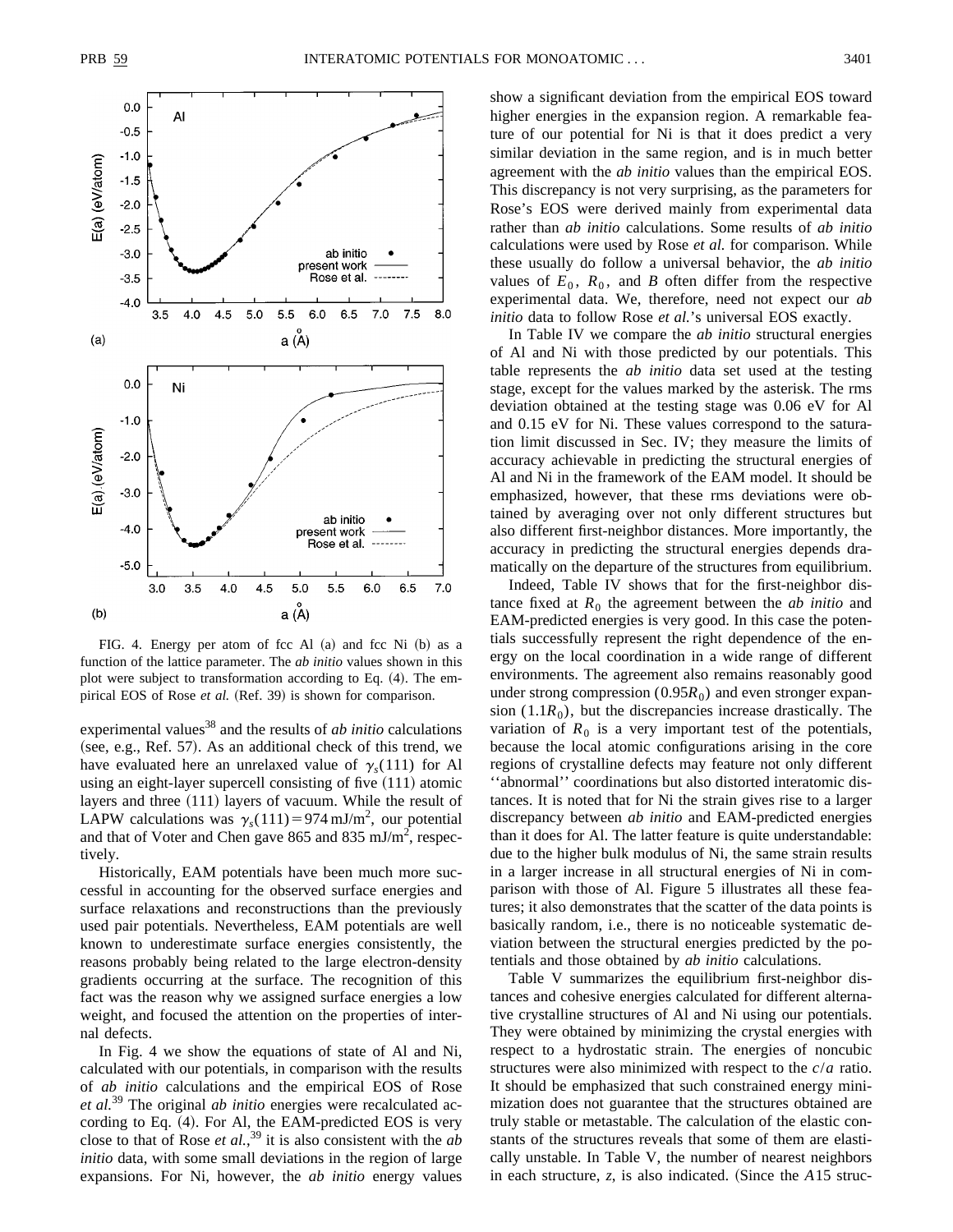TABLE IV. Energies per atom (in eV) of different crystalline structures of Al and Ni calculated by the LAPW method and by the present EAM potentials. Each structural energy is given for three first-neighbor distances:  $0.95R_0$ ,  $R_0$ , and  $1.1R_0$ , where  $R_0$  is the equilibrium first-neighbor distance in the fcc phase. The energies marked by the asterisk were fitted during the development of the EAM potentials, all other EAMgenerated energies are predicted by the potentials. \*Fit to the *ab initio* energy as part of the development of the potential.

|         |                         | $0.95R_0$ |         | $R_0$     |          | $1.1R_0$  |         |  |
|---------|-------------------------|-----------|---------|-----------|----------|-----------|---------|--|
| Element | Structure               | ab initio | EAM     | ab initio | EAM      | ab initio | EAM     |  |
| Al      | fcc                     | $-3.25$   | $-3.26$ | $-3.36$   | $-3.36*$ | $-3.10$   | $-3.07$ |  |
|         | $\text{hcp}^{\text{a}}$ | $-3.21$   | $-3.24$ | $-3.33$   | $-3.33*$ | $-3.09$   | $-3.09$ |  |
|         | bcc                     | $-3.23$   | $-3.24$ | $-3.25$   | $-3.24*$ | $-2.93$   | $-2.89$ |  |
|         | $\sh^a$                 | $-3.11$   | $-3.04$ | $-3.12$   | $-3.10$  | $-2.75$   | $-2.84$ |  |
|         | $L1_{2}$                | $-3.13$   | $-3.05$ | $-3.11$   | $-3.02$  | $-2.70$   | $-2.66$ |  |
|         | A <sub>15</sub>         | $-3.18$   | $-3.19$ | $-2.97$   | $-2.89$  | $-2.43$   | $-2.33$ |  |
|         | <b>SC</b>               | $-2.98$   | $-2.96$ | $-2.90$   | $-2.92$  | $-2.48$   | $-2.58$ |  |
|         | diamond                 | $-2.52$   | $-2.44$ | $-2.36$   | $-2.33*$ | $-1.88$   | $-1.96$ |  |
| Ni      | fcc                     | $-4.23$   | $-4.28$ | $-4.45$   | $-4.45*$ | $-3.95$   | $-3.99$ |  |
|         | $\text{hcp}^{\text{a}}$ | $-3.20$   | $-3.29$ | $-4.42$   | $-4.43*$ | $-3.94$   | $-4.00$ |  |
|         | bcc                     | $-4.23$   | $-4.32$ | $-4.30$   | $-4.30*$ | $-3.61$   | $-3.74$ |  |
|         | $sh^a$                  | $-3.99$   | $-3.91$ | $-3.90$   | $-3.87$  | $-3.20$   | $-3.36$ |  |
|         | $L1_{2}$                | $-3.84$   | $-3.76$ | $-3.75$   | $-3.78$  | $-3.01$   | $-3.28$ |  |
|         | <b>SC</b>               | $-3.66$   | $-3.61$ | $-3.44$   | $-3.47$  | $-2.66$   | $-2.93$ |  |
|         | diamond                 | $-2.85$   | $-2.56$ | $-2.51$   | $-2.50*$ | $-1.73$   | $-1.99$ |  |

a With ideal *c*/*a* ratio.

ture includes two nonequivalent types of site, we give a value of *z* averaged over such sites.) As usual with the EAM model, the structures with lower coordination tend to be more compact (smaller  $R_0$ ) and less stable (larger  $E_0$ ). The *A*15 structure, however, demonstrates an exception to this rule, in that it turns out to be anomalously stable and has an unusually small  $R_0$ . For Al, the *A*15 structure is predicted to have the next-lowest energy after the fcc phase, and to be almost as stable as the hcp phase. For Ni, the *A*15 structure is slightly less stable than the hcp and bcc structures, but again considerably more stable than all other structures listed in the Table V. For Al, we have additionally calculated the energies of the *A*15 structure at ten different lattice parameters around the equilibrium by the LAPW method. The values  $R_0$  $=$  2.540 Å and  $E_0$  =  $-$  3.28 eV/atom evaluated from these data are in good agreement with our EAM predictions, and confirm the remarkable stability of this structure.

It is interesting to compare our cohesive energies of different structures of Ni with the results of recent total-energy tight-binding calculations.<sup>58</sup> In Table VI we make this comparison for those structures for which tight-binding cohesive energies are available. In addition to the structures considered previously, Table VI includes  $A12 ~ (\alpha$ -Mn),  $A13 ~ (\beta$ -Mn), and  $D_3$  (Fe<sub>3</sub>Al structure where Fe sites are occupied by Ni atoms while Al sites are vacant). For relatively simple structures, i.e., structures other than *A*12, *A*13, and *A*15, both types of calculation are consistent with the usual trend to greater stability (i.e., smaller  $E_0$ ) of more compact structures  $(i.e., those with a larger coordination number z), as well as$ with the bond order concept (smaller energy per bond in more compact structures). There is good agreement between our energies and the tight-binding energies, although the latter show a tendency to some underbinding. In contrast, the cohesive energies obtained with the VC potential show considerable deviations from both previous data sets, with a noticeable tendency to overbinding. The ''exotic'' structures *A*12, *A*13, and *A*15 fall out of this trend, in that they show anomalously large stability. This behavior is consistent with the known fact that the number of first-neighbor ''bonds,'' *z*, is not always an adequate measure of compactness and stability of crystals, and that further neighbors should be also taken into account.

As a further test of transferability of our potentials to other, particularly noncubic, environments it was interesting to study the energy behavior along strong deformation paths. In Fig. 6 we show the energies of Al and Ni under a volumeconserving tetragonal strain along the so-called Bain path.<sup>59</sup> In the *ab initio* and EAM calculations the atomic volume was fixed at the equilibrium value  $\Omega_0$  predicted for the fcc phase by *ab initio* and EAM calculations, respectively. The minimum at  $c/a = 1$  reflects the stability of the fcc phase, while the maximum observed at  $c/a = 1/\sqrt{2}$  corresponds to a nonequilibrium bcc phase. Although our potentials and those of Voter and Chen predict qualitatively the same behavior of the energy, our potentials demonstrate much better agreement with *ab initio* results.

Figure 7 shows the calculated energy contour plot for Al along the Bain path, including both hydrostatic and tetragonal distortions. The bcc structure, relaxed with respect to its atomic volume  $\Omega$ , corresponds to the saddle point in this plot. The elastic constants calculated for this structure satisfy the instability criterion  $c_{11} < c_{12}$ . These observations indicate that the bcc structure of Al is elastically unstable and, if allowed to evolve under the internal forces, it either returns to the ground-state fcc structure or develops some further tetragonal distortion and turns to a metastable body-centered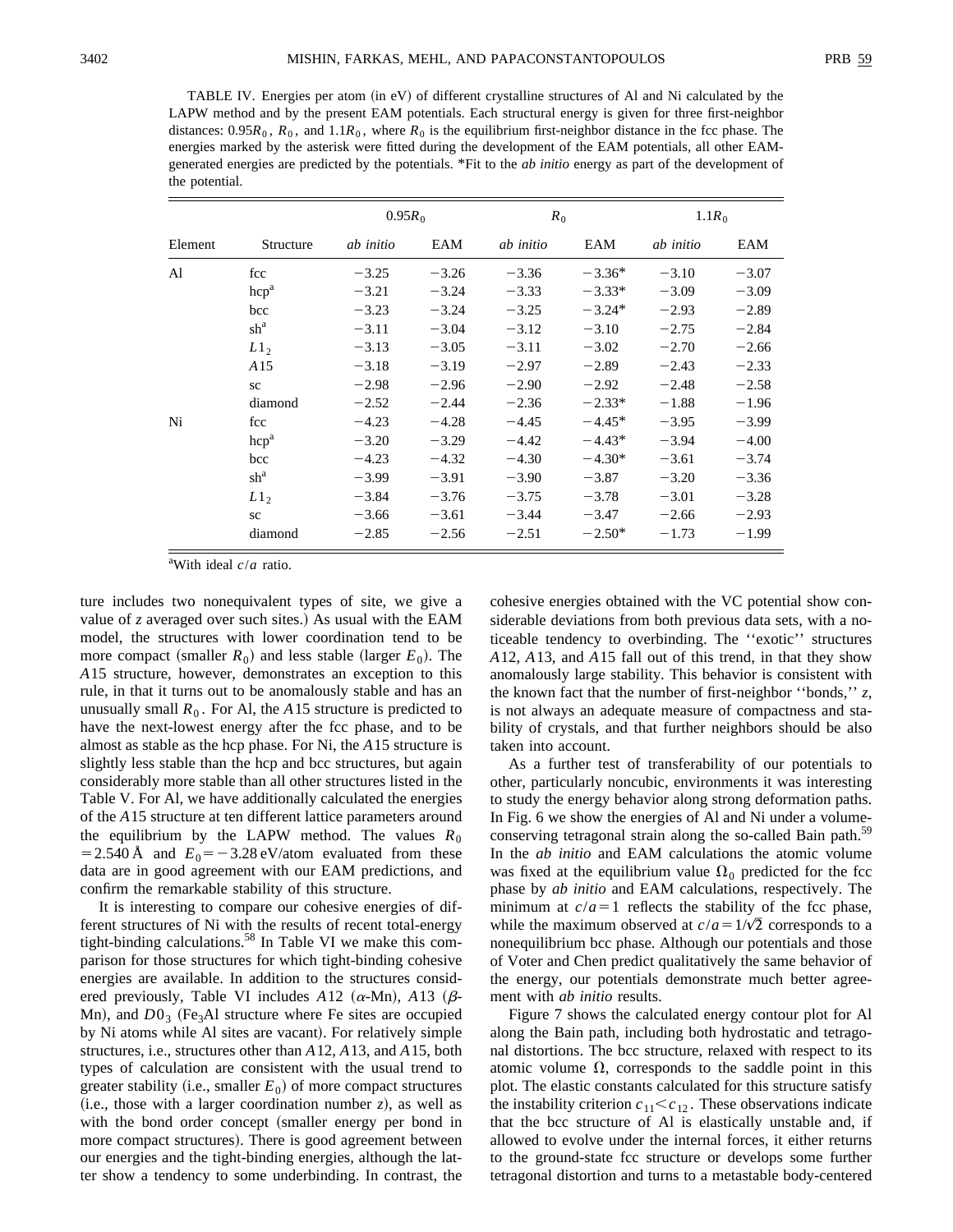

TABLE V. Cohesive energies and equilibrium first-neighbor distances in different crystalline structures of Al and Ni, as predicted by the present EAM potentials.

|           |             |                    | Al                        |                      | Ni              |  |  |
|-----------|-------------|--------------------|---------------------------|----------------------|-----------------|--|--|
| Structure | $Z_{\rm c}$ | $R_0$ (Å)          | $E_0$ (eV/atom) $R_0$ (Å) |                      | $E_0$ (eV/atom) |  |  |
| fcc       | 12          | 2.864              | $-3.36$                   | 2.489                | $-4.45$         |  |  |
| hcp       | 12          | 2.830 <sup>a</sup> | $-3.33$                   | 2.467 <sup>b</sup>   | $-4.43$         |  |  |
| bcc       | 8           | 2.802              | $-3.25$                   | 2.413                | $-4.34$         |  |  |
| sh        | 8           | $2.852^c$          | $-3.10$                   | $2.341$ <sup>d</sup> | $-3.94$         |  |  |
| $L1$ ,    | 8           | 2.755              | $-3.06$                   | 2.429                | $-3.80$         |  |  |
| A 15      | 7.5         | 2.573              | $-3.35$                   | 2.256                | $-4.30$         |  |  |
| SC        | 6           | 2.741              | $-2.96$                   | 2.347                | $-3.62$         |  |  |
| diamond   | 4           | 2.616              | $-2.47$                   | 2.372                | $-2.56$         |  |  |

 $a^a$ <sub>*c*</sub>/*a* = 1.756.

 $b_c/a = 1.617$ .

 $\frac{c}{c}$ /*a*=1.02.

 $\frac{d}{c}$  /*a* = 0.97.

strain, again with the atomic volume fixed at the respective equilibrium values for the fcc phase. In this case the primitive translation vectors of the structure are

> $a_1 = (a, b, b),$  $a_2=(b,a,b)$ ,  $a_3=(b,b,a)$ ,

where the angle  $\theta$  between the vectors is given by

$$
\cos \theta = \frac{(2a+b)b}{a^2 + 2b^2}.
$$

FIG. 5. Comparison of *ab initio* and EAM-predicted structural energies of Al  $(a)$  and Ni  $(b)$  for three fixed first-neighbor distances (see Table IV). The filled circles indicate the energies fitted as part of the development of the potentials; all other energies are predicted by the potentials. The line of perfect agreement (dotted line) is shown as a guide to the eye.

tetragonal (bct) structure. With reference to a bcc structure, the equilibrium  $c/a$  ratio of the bct structure equals 0.775, with a first-neighbor distance  $R_0 = 2.774 \text{ Å}$  and a cohesive energy  $E_0 = -3.30 \text{ eV/atom}$ . Similar features are also observed for Ni, with the bcc structure being unstable and the bct structure with  $R_0 = 2.426 \text{ Å}$ ,  $E_0 = -4.34 \text{ eV/atom}$ , and  $c/a = 0.905$  being metastable. In view of the good agreement observed in Fig. 6, we can conclude that our predictions with regard to the instability of the bcc structures and metastability of the bct structures of Al and Ni are confirmed by the *ab initio* calculations. It is interesting to note that the equilibrium *c*/*a* ratios predicted for Al and Ni are close to and lie on the either side of the ideal ratio  $c/a = \sqrt{2/3} \approx 0.816$  corresponding to an  $A_a$  (or, which is equivalent,  $A_6$ ) crystalline structure with  $z=10$ . The two known prototypes of this structure,  $\alpha$ -Pa ( $c/a \approx 0.82$ ) and  $\beta$ -Hg ( $c/a \approx 0.71$ ), also show deviations from the ideal *c*/*a* ratio.

For Al, we also calculated the energy under a trigonal

We thus obtain a fcc lattice when  $\theta$ =60°, a sc lattice when  $\theta$ =90°, and a bcc lattice when  $\theta$ =109.471°. As in the previous case, the energies obtained with our potential are in very good quantitative agreement with *ab initio* energies. In contrast, the VC potential shows strong deviations from the *ab initio* data, especially for the angles around the *sc* structure. The fact that the energy attains a local maximum at  $\theta$  $=90^\circ$  reflect the elastic shear instability of the *sc* structure with  $c_{44}$ <0. In the contour plot of the energy versus  $\theta$  and  $\Omega/\Omega_0$ , which is not shown here, this structure corresponds to a saddle point.

Returning to Fig. 1, it is seen that the potentials show some wiggles, particularly in their tails. Moreover, the second derivatives of the potential functions, although continuous, show rapid changes around some points. These features typically accompany cubic-spline fitting, and generally may lead to unphysical anomalies of some properties. Although no anomalous behavior was ever found by the authors in any calculations reported here, the reader should be warned that further tests might, in principle, reveal some anomalies. The latter seems to be almost improbable while dealing with molecular static simulations, but the risk increases as one goes to quasiharmonic calculations at high temperatures or any other methods that rely on smooth behavior of higher derivatives.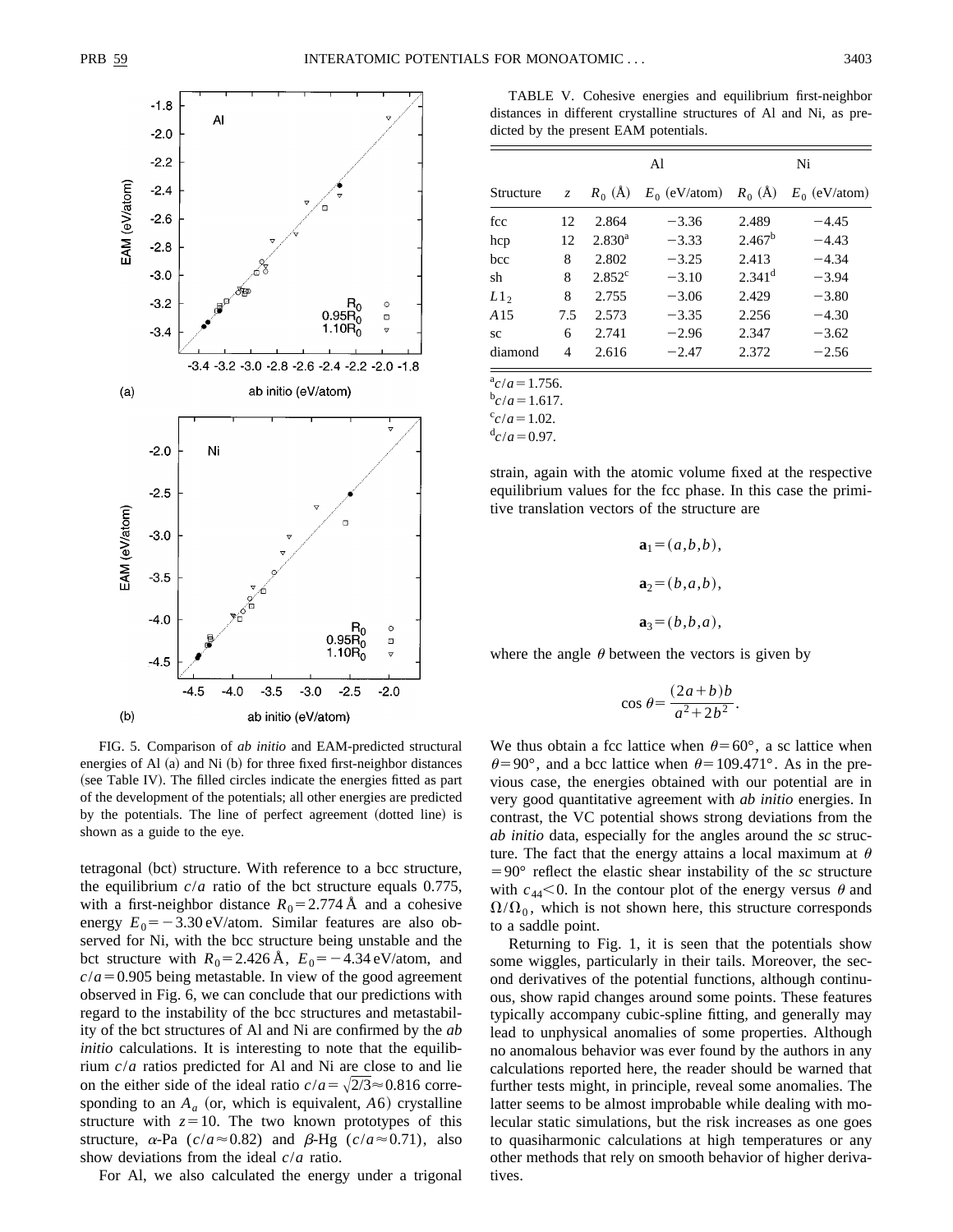TABLE VI. Cohesive energies  $E_0$  (in eV/atom) of different crystalline structures of Ni predicted by total-energy tight-binding calculations (TB) (Ref. 58), by the present EAM potential (EAM), and by the EAM potential of Voter and Chen  $(VC)$  (Ref. 9).

|        | Structure |     |     |                    |  |  |                                                                                      |  |                 |         |
|--------|-----------|-----|-----|--------------------|--|--|--------------------------------------------------------------------------------------|--|-----------------|---------|
| Method | fcc       | hcp | bcc | $L1_2$ , $D0_3$ sc |  |  | diamond $A12$ $A13$                                                                  |  |                 | A 15    |
| TB     |           |     |     |                    |  |  | $-4.45$ $-4.41$ $-4.34$ <sup>a</sup> $-3.79$ $-3.67$ $-3.42$ $-2.51$ $-4.35$ $-4.39$ |  |                 | $-4.25$ |
| EAM    | $-4.45$   |     |     |                    |  |  | $-4.43$ $-4.34$ $-3.80$ $-3.74$ $-3.62$ $-2.56$ $-4.31$                              |  | $-4.34$ $-4.30$ |         |
| VC.    |           |     |     |                    |  |  | $-4.45$ $-4.44$ $-4.37$ $-3.94$ $-3.88$ $-3.91$ $-2.97$ $-4.35$ $-4.36$ $-4.32$      |  |                 |         |

<sup>a</sup>Fitted to reproduce the results of *ab initio* calculations.

### **V. DISCUSSION AND SUMMARY**

As we mentioned in Sec. I, interatomic potentials offer the only way to simulate large ensembles of atoms at present. While the first atomistic simulations of this kind were based on pair potentials, by the late 1980s they were almost completely replaced by many-body potentials of the EAM type. $2,3$  The successes and limitations of such potentials have been recently discussed in Refs. 60 and 61. At present, there are a great number of EAM-type interatomic potentials available for different metals, alloys, and intermetallic com-



FIG. 6. Comparison of *ab initio* and EAM-predicted values of energy along the Bain path between the fcc and bcc structures of Al  $(a)$  and Ni  $(b)$ . The calculations were performed with a fixed atomic volume corresponding to the equilibrium fcc phase.

pounds. Although the quality of such potentials varies widely, a typical potential reproduces some basic physical properties of the material (such as the lattice parameter, cohesive energy, elastic constants, and vacancy formation energy), but often fails to reproduce many other, also important properties, such as the vacancy migration energy, the stacking fault energy and so on. It should be clearly realized that the drawbacks of EAM potentials have two different sources.

 $(1)$  The intrinsic shortcomings of the EAM model. Although very successful in accounting for the nature of metallic bonding, this simple model is based on certain approximations, which make it insufficient in many situations. $60,61$ 

 $(2)$  The drawbacks of the traditional procedures for developing EAM potentials. Many such potentials are based on a small database of experimental properties and/or a small number of fitting parameters, not to mention the failure to use modern algorithms for multidimensional parametrization.

For the second reason, many EAM potentials are less accurate than they could be within the intrinsic limitations of the EAM model. The abundance of such potentials and their use in many atomistic simulations has resulted in some underappreciation of the EAM as such, and the appearance of the view that EAM potentials are only good for studying trends, but not for producing quantitative data.



FIG. 7. The energy contours along the Bain path, calculated using our EAM potential for Al. The contours are shown in every  $0.012$  eV/atom. The saddle point  $(*)$  corresponds to the bcc structure, while the local minima  $(\bullet)$  correspond to the stable fcc and metastable bct structures.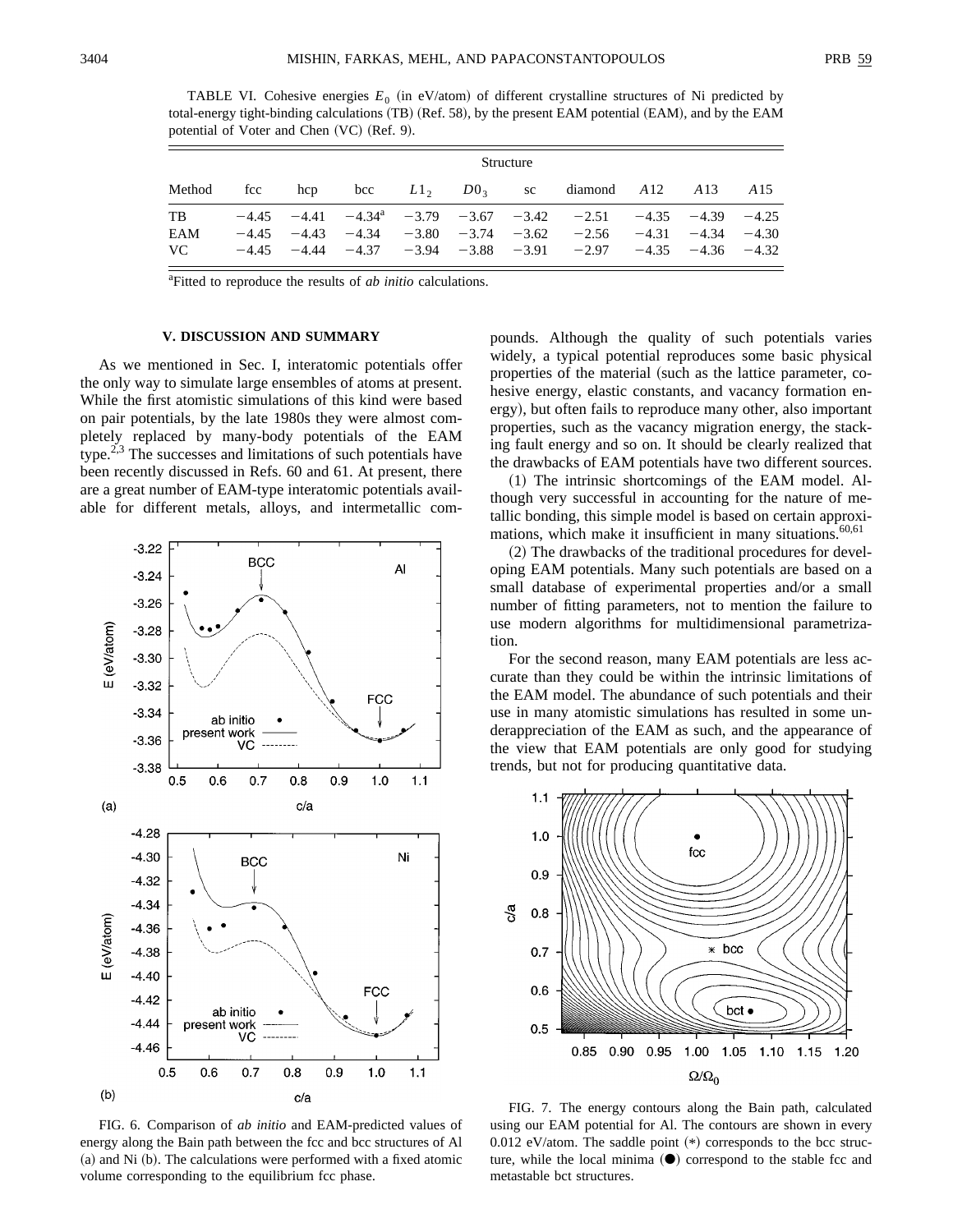The chief objective of this paper was to demonstrate that one can increase the accuracy and reliability of EAM potentials dramatically by improving the procedures mentioned in point  $(2)$  above. In fact, due to such improvements one can eliminate almost all sources or error other than those dictated by the intrinsic limitations of the model. It then turns out that EAM potentials, at least for monoatomic metals, can reproduce many essential properties at a fairly good quantitative level. Moreover, within the region of configuration space sampled by the fitting database, EAM potentials are capable of predicting the energies of different configurations with an accuracy comparable with that of tight-binding or even *ab initio* calculations. The importance of such potentials cannot be overestimated. When an EAM potential is used in atomistic simulations, the computation time does not depend on the quality of the potential or the procedures by which it was generated. It therefore makes perfect sense to apply more elaborate fitting schemes and develop potentials that represent physical properties of the material more accurately and over a larger range of configurations.

The development of such potentials requires the use of a large data set including both experimental and *ab initio* data. Along with the traditional experimental quantities, the data set should include the vacancy migration energy, the stacking fault energy, a few short-wavelength phonon frequencies, and/or any other quantities for which reliable experimental information is available. It is suggested that the *ab initio* information be included in the form of the energies of different alternative crystalline structures, since such energies are very illustrative and can be conveniently generated using the supercell approach. The mismatch between the *ab initio* and experimental lattice periods can be taken care of by rescaling interatomic distances according to Eq.  $(4)$ , but better approximations can also be developed in the future. The structural energies improve the transferability of the potential by sampling a large region of configuration space that is of interest in atomistic simulations but is not accessible by experimental measurements.

Another important improvement is the strategy of parametrization based on the alternation of fitting and testing steps.<sup>6,10</sup> The potential can be parametrized by fitting to the experimental data and part of the structural energies, while the other structural energies can be used for testing the potential. The rms deviation observed at the testing stage is the most meaningful criterion of quality of the potential. The optimum number of fitting parameters  $(N_p)$  for the chosen database can be found by starting with a small  $N_p$  and adding more parameters until the rms deviation of testing stops to decrease and reaches a saturation. The onset of the saturation indicates that the accuracy of the potential has approached the upper limit determined by the physical shortcomings of the EAM model. The potential corresponding to the onset of saturation is identified as the best potential for the given database.

As a demonstration of this approach we have constructed EAM potentials for Al and Ni. The *ab initio* part of the database included the energies of 6–7 different crystalline structures, each with three different nearest-neighbor distances, generated by LAPW calculations. The hcp, bcc, and diamond structural energies with the nearest-neighbor distance of the equilibrium fcc phase were included in the fit-



FIG. 8. Comparison of *ab initio* and EAM-predicted values of the energy per atom of Al under a trigonal strain. The trigonal angles  $\theta$  corresponding to the fcc, bcc, and sc structures are indicated. The calculation was performed with a fixed atomic volume corresponding to the equilibrium fcc phase.

ting database, while all other structural energies were used for testing the potentials. The potentials thus obtained represent the experimental values of the equilibrium and defect properties of Al and Ni with very good accuracy (Tables I and II), and even correctly reproduce the experimental phonon dispersion curves  $(Fig. 2)$ . Moreover, the potentials also reproduce the right energies of different crystalline structures in a wide range of coordination numbers  $(Table III, Fig. 5)$ . For Ni, our potential predicts almost the same cohesive energies of different crystalline structures as the recent totalenergy tight-binding calculations<sup>58</sup> (Table VI). The energy behavior under tetragonal and trigonal strains, obtained by *ab initio* calculations, is also nicely reproduced by our potentials (Figs.  $6$  and  $8$ ). All these observations can be taken as a proof of good transferability of our potentials to various local environments encountered in atomistic simulations of lattice defects. Overall, it can be concluded that the potentials show excellent performance and predictive capacity at a *quantitative* level.

Different weights put on different properties take into account the strong and weak sides of the EAM, $60,61$  and make our fitting scheme more flexible in constructing the best potential for a chosen spectrum of applications. The lowest weights are assigned to properties for which the experimental data are less reliable and/or which are represented by an EAM model less accurately due to its ''intrinsic shortcomings.'' In developing our potentials we gave a priority to bulk properties in contrast to surface energies. Because the EAM model is less accurate for the calculation of surface energies than for bulk properties, it is not very clear whether one potential can perform equally well for both. While this question calls for further studies, we chose here to construct our potentials with an emphasis on bulk properties and internal defects. In particular, since the potentials accurately reproduce the vacancy formation and migration energies, they can be good for simulations of diffusion phenomena. They also reproduce the experimental values of intrinsic stacking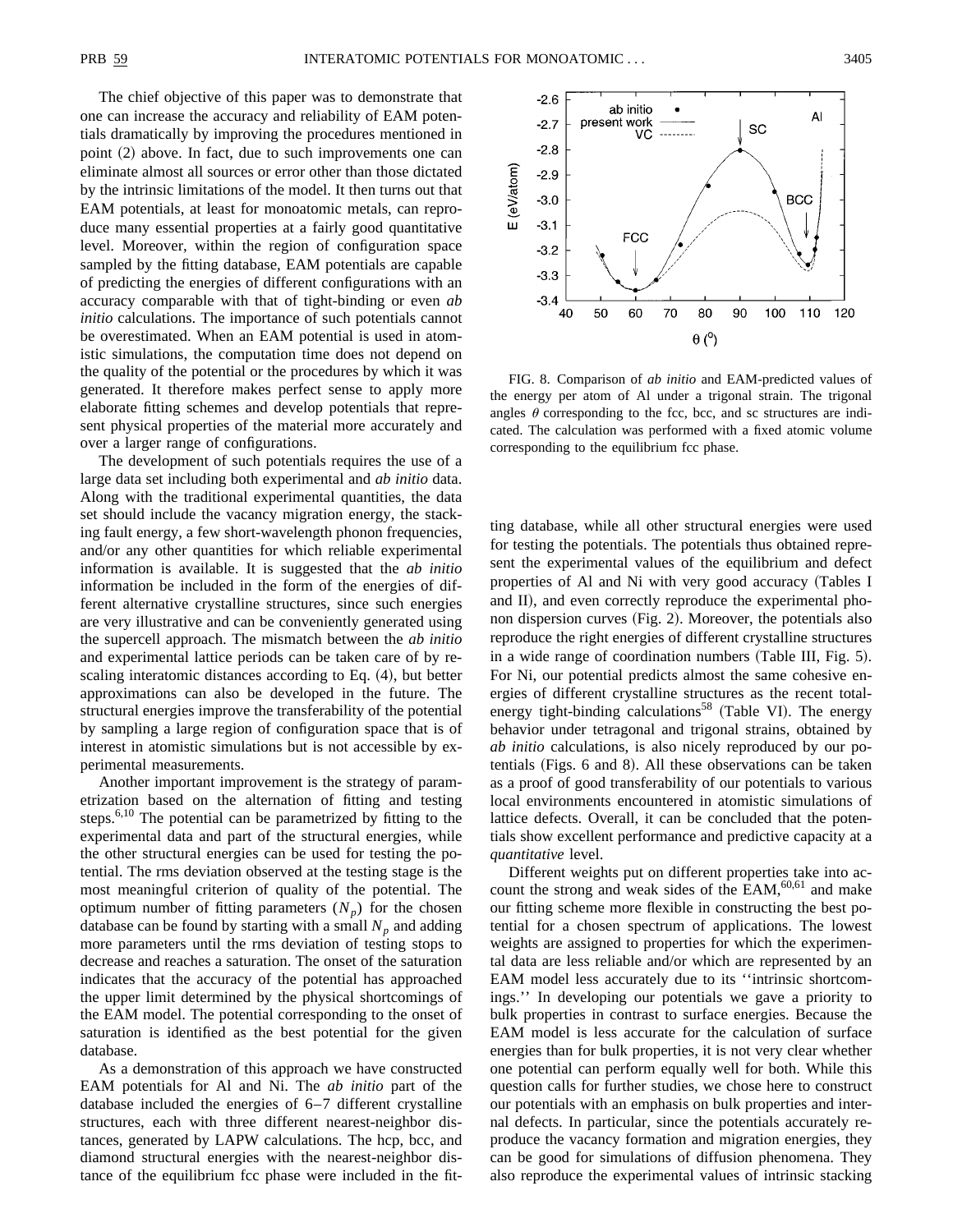fault energies and predict realistic unstable stacking fault energies, meaning that they are suitable for simulations of plastic deformation and fracture of Al and Ni. A prospective research topic is to study the behavior of dislocations under applied shear stresses, particularly to calculate the Peierls stress, using these potentials. Other interesting applications of these potentials include simulations of grain boundary

structure, intergranular fracture, grain boundary sliding, grain boundary diffusion, and radiation damage of metals.

## **ACKNOWLEDGMENTS**

This work was supported by the Office of Naval Research, U.S. Department of Defense, and the National Science Foundation (Grant No. DMR-9753243).

- $1^1$ M. S. Daw and M. I. Baskes, Phys. Rev. Lett. **50**, 1285 (1983).
- $2^2$ M. S. Daw and M. I. Baskes, Phys. Rev. B 29, 6443 (1984).
- $3^3$ M. W. Finnis and J. E. Sinclair, Philos. Mag. A  $50$ , 45 (1984).
- 4F. Ercolessi, M. Parrinello, and E. Tosatti, Philos. Mag. A **58**, 213  $(1988).$
- ${}^{5}$ F. Ercolessi and J. B. Adams, Europhys. Lett. **26**, 583 (1994).
- <sup>6</sup> I. J. Robertson, V. Heine, and M. C. Payne, Phys. Rev. Lett. **70**, 1944 (1993).
- ${}^{7}$ I. J. Robertson, D. I. Thomson, V. Heine, and M. C. Payne, J. Phys.: Condens. Matter 6, 9963 (1994).
- 8S. M. Foiles, M. I. Baskes and M. S. Daw, Phys. Rev. B **33**, 7983  $(1986).$
- 9A. F. Voter and S. P. Chen, in *High temperature ordered intermetallic alloys*, edited by R. W. Siegel, J. R. Weertman, and R. Sundan, MRS Symposia Proceedings No. 82 (Materials Research Society, Pittsburgh, 1987), p. 175.
- <sup>10</sup>M. C. Payne, I. J. Robertson, D. Thomson, and V. Heine, Philos. Mag. B 73, 191 (1996).
- $11$ C. Kittel, *Introduction to Solid State Physics* (Wiley-Interscience, New York, 1986).
- <sup>12</sup>*Handbook of Chemistry and Physics*, edited by R. C. Weast (CRC, Boca Raton, FL, 1984).
- <sup>13</sup> Metal Reference Book, 5th ed, edited by C. J. Smith (Butterworth, London, 1976).
- 14G. Simons and H. Wang, *Single Crystal Elastic Constants and Calculated Aggregate Properties* (MIT Press, Cambridge, MA, 1977).
- <sup>15</sup>H.-E. Schaefer, R. Gugelmeier, M. Schmolz, and A. Seeger, Mater. Sci. Forum 15-18, 111 (1987).
- 16W. Wycisk and M. Feller-Kniepmeier, J. Nucl. Mater. **69&70**, 616 (1978).
- <sup>17</sup> S. M. Foiles and M. S. Daw, J. Mater. Res. 2, 5 (1987).
- <sup>18</sup> D. J. Oh and R. A. Johnson, J. Mater. Res. 3, 471 (1988).
- <sup>19</sup>R. A. Johnson, Phys. Rev. B **39**, 12 554 (1989).
- $^{20}$ R. G. Hoagland, M. S. Daw, S. M. Foiles, and M. I. Baskes, J. Mater. Res. 5, 313 (1990).
- $^{21}$  A. P. Sutton and J. Chen, Philos. Mag. Lett.  $61$ , 139 (1990).
- 22V. Vitek, G. J. Ackland and J. Cserti, in *Alloy Phase Stability Design*, edited by G. M. Stocks, O. P. Pope, and A. F. Giame MRS Symposia Proceedings No. 186 (Materials Research Society, Pittsburgh, 1991), p. 227.
- <sup>23</sup> R. A. Johnson, J. Mater. Res. 7, 883 (1992).
- <sup>24</sup> S. Rubini and P. Ballone, Phys. Rev. B **48**, 99 (1993).
- <sup>25</sup> C. L. Rohrer, Modell. Simul. Mater. Sci. Eng. 2, 119 (1994).
- 26M. I. Baskes, J. E. Angelo and N. R. Moody, *Hydrogen Effect on Material Behaviour* (The Minerals, Metals and Materials Society, Warrendale, PA, 1995).
- <sup>27</sup> M. I. Baskes, Acta Metall. Sin. **8**, 287 (1995).
- 28D. Farkas, B. Mutasa, C. Vailhe, and K. Ternes, Modell. Simul. Mater. Sci. Eng. 3, 201 (1995).
- 29M. Ludwig and P. Gumbsch, Modell. Simul. Mater. Sci. Eng. **3**, 201 (1995).
- <sup>30</sup>Y. Mishin and D. Farkas, Philos. Mag. A **75**, 169 (1997).
- $^{31}$ R. W. Balluffi, J. Nucl. Mater. **69&70**, 240 (1978).
- 32L. E. Murr, *Interfacial Phenomena in Metals and Alloys* (Addison-Wesley, Reading, MA, 1975).
- <sup>33</sup>R. Stedman and G. Nilsson, Phys. Rev. **145**, 492 (1966).
- 34R. J. Birgenau, J. Cordes, G. Dolling, and A. D. B. Woods, Phys. Rev. 136, A1359 (1964).
- <sup>35</sup>*Metals: Phonon States, Electron States, and Fermi Surfaces*, edited by K.-M. Hellwege and J. L. Olson, Landolt-Börnstein, New Series, Group III, Vol. 13, Pt. a (Springer, Berlin, 1981).
- <sup>36</sup>Generally, the density at the jumping atom in the saddlepoint configuration depends on the trade-off between fewer neighbors (due to the involvement of a vacancy), and shorter interatomic distances. Our calculations for Ni, Al, and a number of other metals using different EAM potentials available to us always show a lower density at the jumping atom in the relaxed saddle-point configuration than at a regular lattice site. The ratio of the two densities is typically around 0.8. This observation seems to be rather general, but at least it is true for Ni and Al.
- <sup>37</sup> J. N. Murrell, Philos. Mag. A **73**, 163 (1996).
- $38$ W. R. Tyson and W. R. Miller, Surf. Sci. 62, 267  $(1977)$ .
- <sup>39</sup> J. H. Rose, J. R. Smith, F. Guinea, and J. Ferrante, Phys. Rev. B **29**, 2963 (1984).
- <sup>40</sup> O. K. Andersen, Phys. Rev. B **12**, 3060 (1975).
- $^{41}$  S. H. Wei and H. Krakauer, Phys. Rev. Lett. **55**, 1200 (1985).
- <sup>42</sup> J. P. Perdew and Y. Wang, Phys. Rev. B **45**, 13 244 (1992).
- <sup>43</sup>W. Kohn and L. J. Sham, Phys. Rev. **140**, A1133 (1965).
- <sup>44</sup> H. J. Monkhorst and J. D. Pack, Phys. Rev. B **13**, 5188 (1976).
- 45M. J. Mehl, J. E. Osburn, and D. A. Papaconstantopoulos, Phys. Rev. B 41, 10 311 (1990); 42, 5362(E) (1991).
- <sup>46</sup> M. J. Gillan, J. Phys.: Condens. Matter 1, 689 (1989).
- <sup>47</sup>F. Birch, J. Geophys. Res. **83**, 1257 (1978).
- 48R. A. Johnson, *Many Atom Interactions*, Proceedings in Physics, Vol. 48. Springer Verlag, Berlin (1990), p. 85.
- 49W. H. Press, S. A. Teukolsky, W. T. Vetterling, and B. P. Flannery, *Numerical Recipes in FORTRAN* (Cambridge University Press, Cambridge, 1992), p. 402.
- <sup>50</sup>The potential function for Al and Ni  $[V(r), \rho(r), \text{ and } F(\overline{\rho})]$ , and a postscript version of this paper are available, for retrieval via FTP over the WWW from http://cst-www.nrl.navy.mil/bind/ eam.
- <sup>51</sup> R. H. Rautioaho, Phys. Status Solidi B 112, 83 (1982).
- $52$  K. H. Westmacott and R. L. Peck, Philos. Mag. 23, 611 (1971).
- <sup>53</sup> P. Ehrhart, J. Nucl. Mater. **69&70**, 200 (1978).
- <sup>54</sup> V. Vitek, Philos. Mag. **73**, 773 (1968).
- <sup>55</sup>V. Vitek, Cryst. Lattice Defects **5**, 1 (1974).